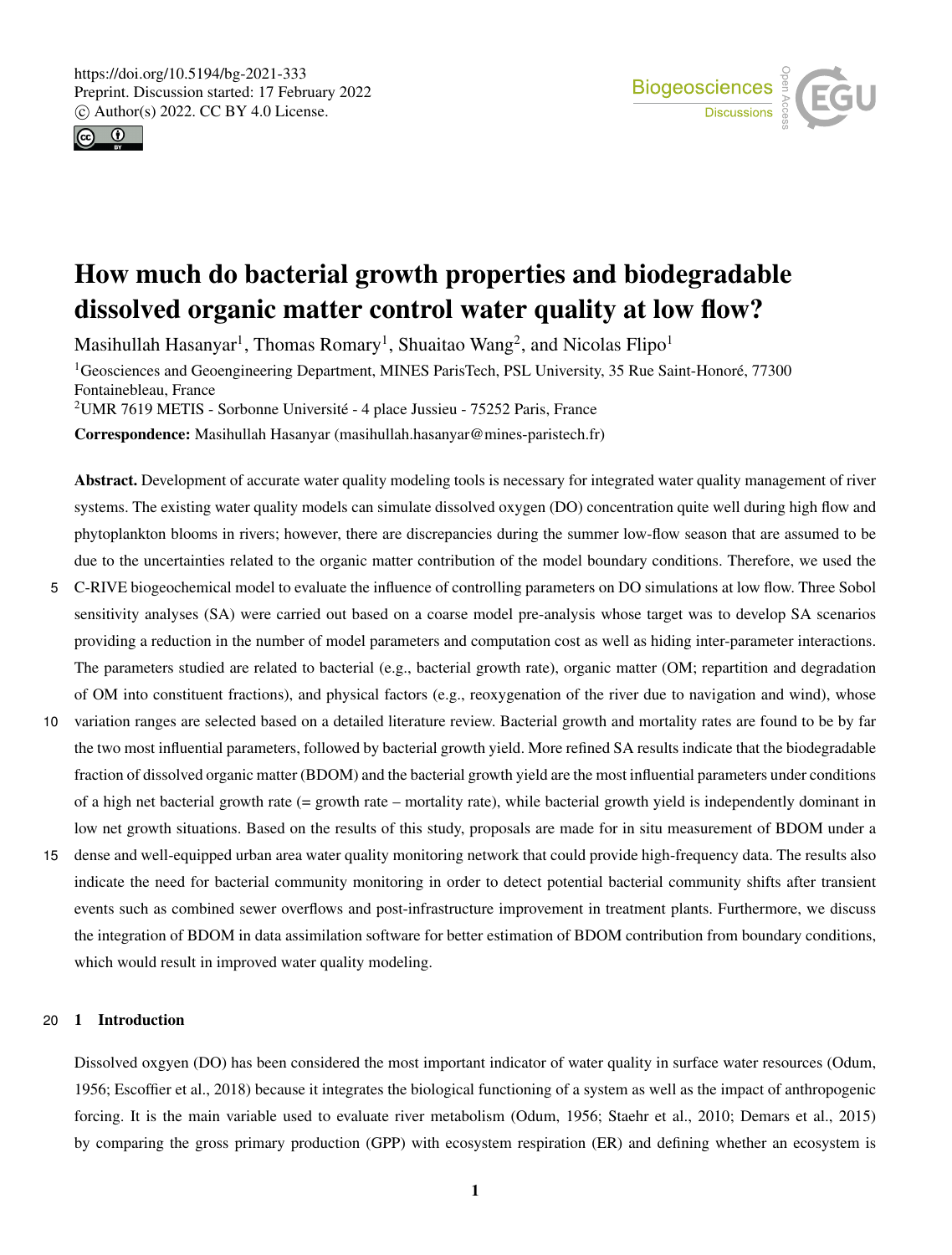



- 25 autotrophic or heterotrophic based on the net ecosystem production (NEP = GPP-ER) being positive or negative, respectively (Garnier et al., 2020). Maintaining a sufficient level of DO is necessary for the overall health of rivers, not only because of the life dependency of water species (Garvey et al., 2007), but also for preventing smell and taste degradation (Bailey and Ahmadi, 2014).
- The situation of rivers during low flow is of particular interest since studies have demonstrated that the river water quality 30 during such flow periods is more vulnerable to degradation due to lower dilution rates. This is particularly the case if the river receives organic matter load from wastewater treatment plants (WWTP) and combined sewage overflows (CSO), thereby leading to heterotrophic conditions (Seidl et al., 1998a; Even et al., 2004; Vilmin et al., 2016; Garnier et al., 2020) in the river where very low DO levels and high fish mortality can be observed. Therefore, river water quality modeling has been one of the main research interests of water quality managers and researchers ever since the use of the very first water quality model
- 35 (Streeter and Phelps, 1925) to more complex ones (Even et al., 1998; Flipo, 2005; Wang et al., 2013) aiming to identify the main determinants of DO evolution and to forecast the response of aquatic systems to human-induced pressure, in particular due to releases of the wastewater plants.

In water quality modeling studies at low flow, the QUESTOR model was applied on the Thames (UK), which demonstrated discrepancies between observed and simulated DO at low flow (Hutchins et al., 2020) and uncertainties related to benthic

- 40 respiration were revealed to be the main reason for the mismatch. The Riverstrahler model was applied at low flow on the Mosel (Germany) (Garnier et al., 1999), the Scheldt (Belgium) (Thieu et al., 2009), and the Seine (France) Garnier et al. (2020) where discrepancies were noticed between the modeled and observed DO. Yang et al. (2010) used the WASP model to estimate DO in low-flow streams and noted that the uncertainty of the model lies in the difficulty to characterize accurately the OM degradation and nitrification rates. The QUAL2E-OTIS water quality model shows similar discrepancies, which led
- 45 Bailey and Ahmadi (2014) to conduct a sensitivity analysis to identify the governing parameters on DO. The ProSe model, which will be used in this study, also has mismatches at low flow (Vilmin et al., 2018; Wang et al., 2019; Garnier et al., 2020). Moreover, Cox (2003) compares the existing water quality models on lowland rivers (flowing slowly with low DO content) and emphasizes that the existing models lack one or more of the required criteria, in particular the inability to account for the expected uncertainties. Thus, by observing the existing models in the market, it can be understood that large discrepancies
- 50 exist between DO simulations and observations during low-flow periods and that most models are not able to simulate the evolution of DO accurately. On the other hand, the uncertainties related to parameterization of (i) OM degradation kinetics and (ii) repartition of OM input from tributary rivers, WWTPs, and CSOs among dissolved and particulate pools are assumed to play a role in the discrepancies during non-bloom low-flow periods (Wang, 2019; Wang et al., 2019, 2021).

Therefore, sensitivity analysis (SA) is necessary to study the role of organic matter contributed by model boundary conditions

55 on the evolution of DO and river metabolism during low-flow periods via parameterization of the organic matter repartition into biodegradable fractions and its degradation by bacterial decomposition. Several applications of SA methods can be found for water quality modeling as in Nossent et al. (2011) and for DO and  $NO<sub>3</sub>$  modeling as in Bailey and Ahmadi (2014). Wang et al. (2018) summarized a list of SA applications in hydrological and water quality modeling and applied SA in contrasting hydrological and trophic contexts, where bacterial parameters were identified as the most influential in a 80-h non-bloom low-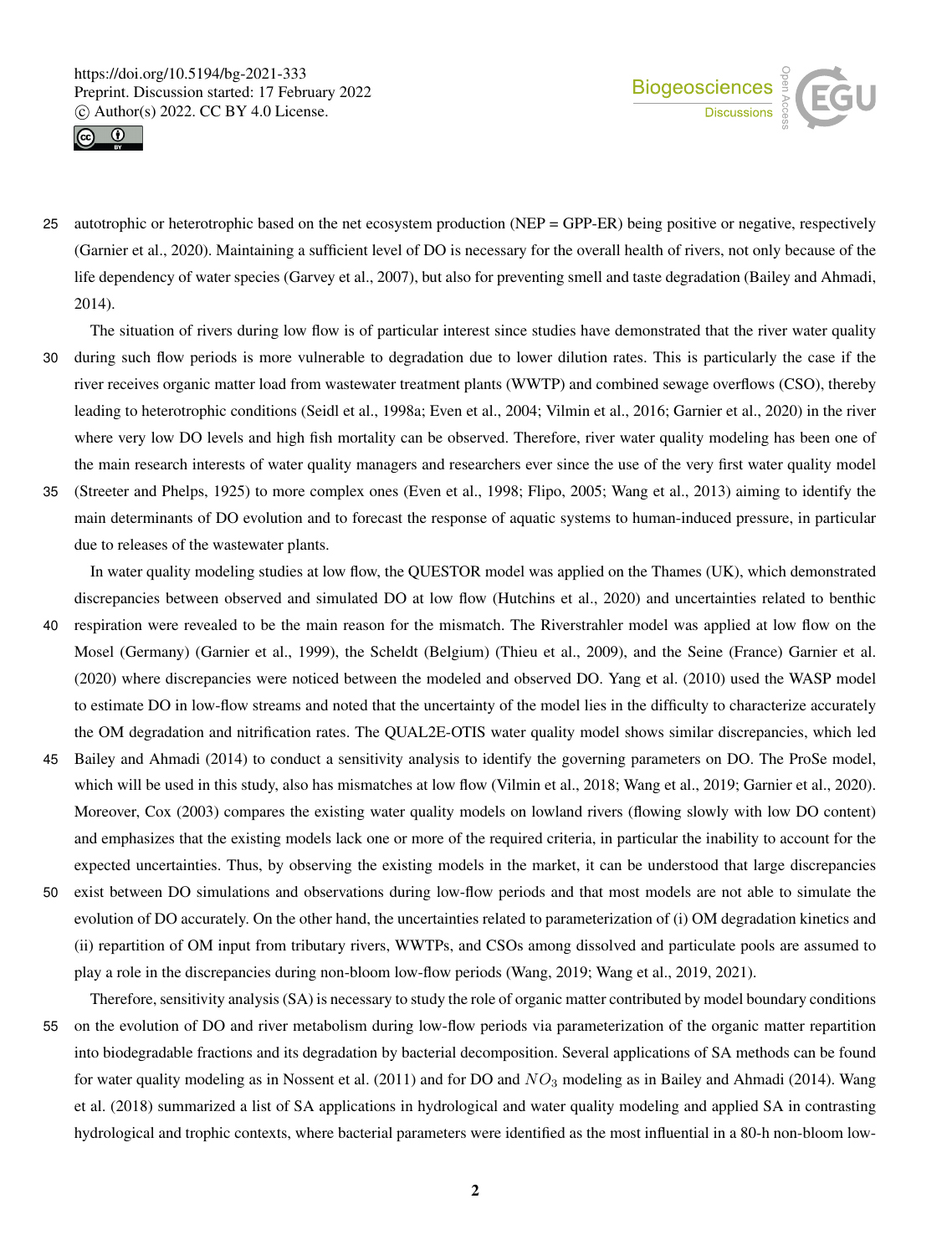



60 flow period. However, the sensitivity of water quality models has not been investigated for long-term  $(= 45 \text{ days to be consistent})$ with the batch test for biodegradable fractions of OM (Servais et al., 1995)) low-flow periods against new parameters accounting for boundary condition uncertainties (OM repartition and degradation) as well as against bacterial and physical parameters. In this article, the sensitivity of C-RIVE (Vilmin et al., 2012; Wang et al., 2018), the biogeochemical module of ProSe-PA

(Wang et al., 2019), is investigated against the background of the aforementioned parameters based on 45- and 5-day DO

- 65 simulations. After incorporation of new parameters to account for repartition and degradation of OM, SA is conducted on a synthetic river system mimicking the Seine. Finally, the parameters influencing the evolution of DO and those governing the degradation and repartition of OM are selected. On the basis of the results, proposals are made for better integration of the influential parameters in data assimilation where the model is coupled with observation data to make an optimal estimate of the temporal evolution of the parameters as well as to produce better simulation results (Cho et al., 2020). Finally, some
- 70 suggestions are made for water quality monitoring in urban areas in order to fulfill the modeling and monitoring requirements.

# 2 Material and methods

This section describes the forward model, the new parameterization and the bibliographically reviewed variation ranges, the SA strategy, and the simulations settings of the study. Since the main goal is to use a SA method to determine the controlling parameters that influence DO evolution during a summer low-flow period, we considered the C-RIVE model (section 2.1.1)

75 as the forward model of the study and identified the parameters that need to be included in the study. Then, two new sets of parameters were added to the study to account for the uncertainties related to the parameterization of OM degradation kinetics and its repartition into different constituent fractions (section 2.2). This was followed by determining the variation ranges of the introduced parameters (2.2.3).

Three different SAs were carried out on the basis of a specific SA strategy detailed in section 2.4 based on which 260K - 80 360K simulations were run with the forward model on a case study resembling a non-bloom low flow (section 2.3). Depending on the output of these simulations that are DO time series, the Sobol SA method (section 2.5) was implemented to determine the influential parameters. The Sobol indices were calculated up to the second order so as to observe the inter-parameter interactions in addition to their direct and total effects.

# 2.1 ProSe-PA

- 85 ProSe-PA results from the coupling of the ProSe hydro-biogeochemical model with a particle filter (Wang et al., 2019, 2021). It was developed to assimilate high-frequency observation data for a better estimation of the model parameters and an improvement in ProSe simulation results. The ProSe model is developed to simulate the hydro-biogeochemical evolution of the Seine from upstream of Paris until Poses (close to the estuary) and has been applied and validated numerous times (Even et al., 1998, 2007; Flipo et al., 2004, 2007; Polus et al., 2011; Raimonet et al., 2015; Vilmin et al., 2015b, a; Wang et al., 2021).
- 90 In this model, the river is divided into longitudinal cells of specific length, where three set of equations corresponding to the three modules of ProSe-PA are solved (hydrodynamics, transport, and biogeochemical). First, the hydrodynamic equations are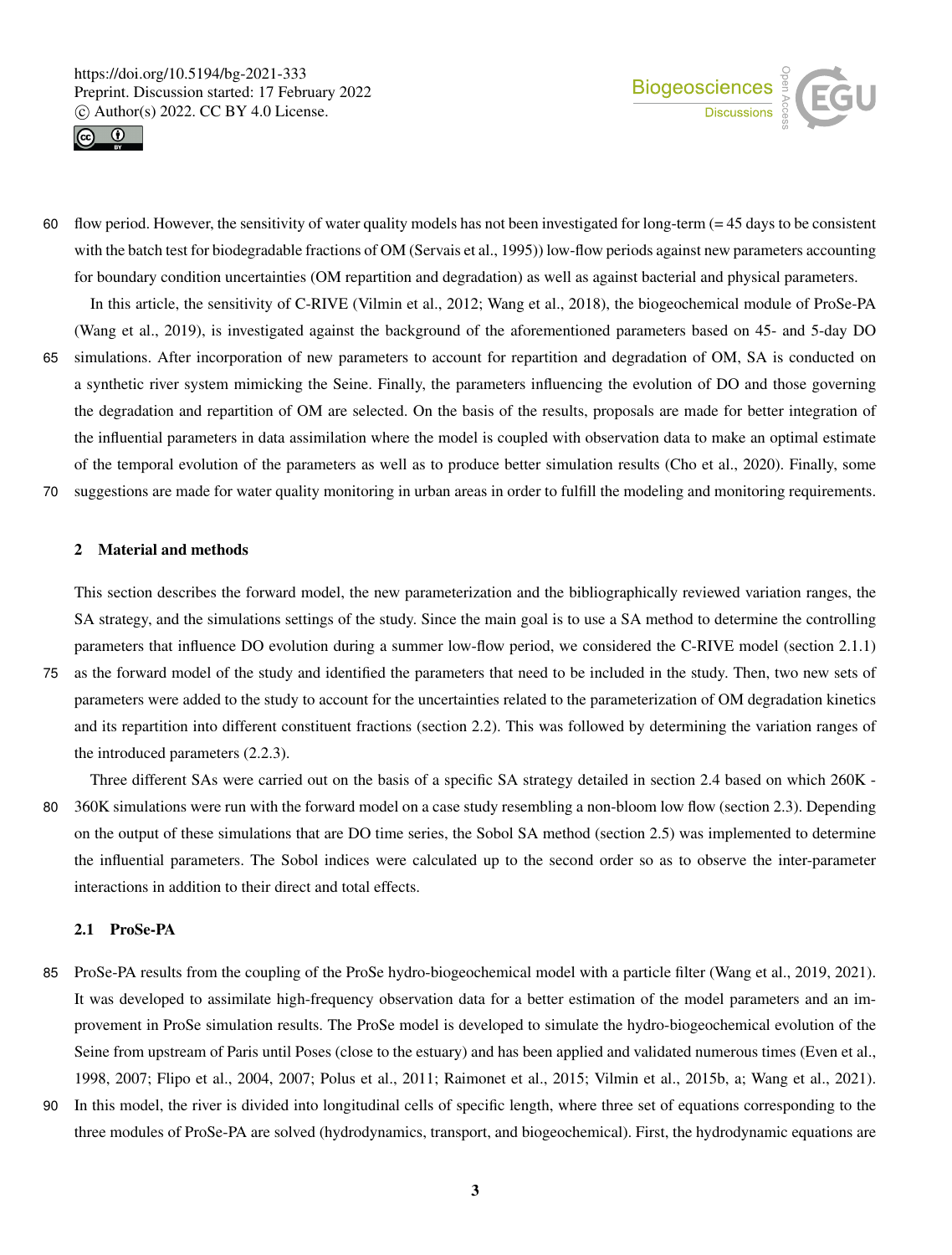



used to determine the discharge, velocity, and depth at each cell and at each time step, followed by the transport equations for advection, dispersion, and diffusion, and finally the biogeochemical RIVE model equations for the concentrations of all the dissolved and particulate matter.

## 95 2.1.1 C-RIVE Biogeochemical model

C-RIVE is a C ANSI library that implements RIVE (Billen et al., 1994) concepts. It is the biogeochemical module of ProSe-PA (Wang et al., 2019), which simulates the cycles of carbon,  $O_2$ , and other nutrients both in the water and sediment columns of the river. The exchange of dissolved and particulate material between the two layers occurs through diffusion (Boudreau, 1997) and sedimentation-resuspension (due to shear flow and river navigation) (Martin, 2001; Even et al., 2004; Vilmin et al., 2015b),

100 respectively. Numerous applications of RIVE exist for the ProSe and RIVERSTRAHLER softwares (See for instance Garnier et al. (1995, 2005); Even et al. (1998); Flipo et al. (2004, 2007); Thieu et al. (2009); Vilmin et al. (2016); Marescaux et al. (2020)).

RIVE simulates the macro-nutrients cycles (C,N,P,O2) based on the physiology of micro-organisms living in water and/or sediments (heterotrophic bacteria, nitrifying bacteria, and phytoplankton), the kinetics of underlying physical-chemical pro-

105 cesses, and carbon and nutrient inputs. Model parameters (a hundreds to a few hundreds depending on the number of micoorganisms' species simulated) are mostly determined through experiments. Wang et al. (2018) summarized the list of physical, bacterial, and phytoplanktonic parameters related to the carbon cycle with their variation ranges. We examine the equations for DO and OM evolution to understand the role of the different parameters and to select the appropriate parameters for inclusion in the SA.

## 110 2.1.2 Dissolved oxygen evolution equations

DO in the water column (Fig. 1) depends on physical, bacterial, and phytoplanktonic processes:

$$
\frac{d[O_2]}{dt} = \frac{d[O_2]}{dt} \frac{1}{\text{physical}} + \frac{d[O_2]}{dt} \frac{1}{\text{phytoplanktonic}} + \frac{d[O_2]}{dt} \frac{1}{\text{bacterial}} \tag{1}
$$

The physical process depends on reaeration due to dams, wind, navigation, the oxygen holding capacity of water, and the diffusion of oxygen between the water-sediment interface as follows:

$$
115 \quad \frac{d[O_2]}{dt} \quad \frac{d[O_2]}{h} = \frac{K_{rea}}{h}([O_2]_{sat}(T) - [O_2]) - \frac{D_s}{h}([O_2]_{water} - [O_2]_{sed}) + \frac{d[O_2]}{dt} \quad \text{(2)}
$$

where,

h: water depth [m]

 $[O_2]_{sat}(T)$ : the saturated oxygen concentration at temperature T  $[mqO_2/L]$ 

 $D_s$ : the coefficient of diffusion between water and sediment layer  $[m/s]$ 

120  $K_{rea}$ : the reoxygenation coefficient calculated from the empirical formula of Thibodeaux et al. (1994) as follows:

$$
K_{rea} = \sqrt{\frac{D_m V_{wat}}{h}} + (K_{wind} V_{wind}^{2.23} (D_m * 10^4)^{2/3} + K_{navig})
$$
\n(3)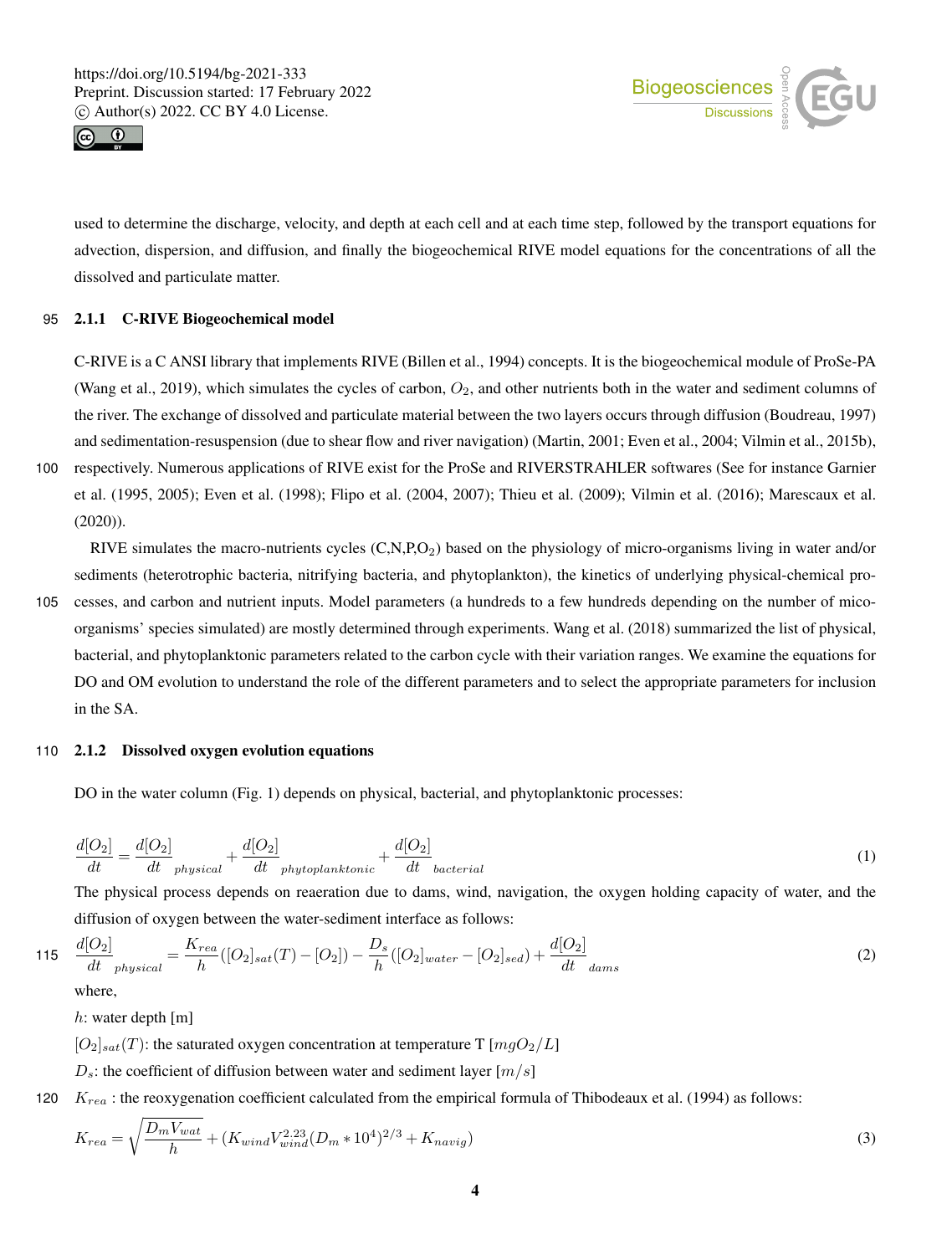

where,

 $K_{wind}$ : reoxygenation coefficient due to wind  $[m/s]$ 

$$
V_{wind}
$$
: wind speed  $[m/s]$ 

125  $V_{wat}$ : river flow velocity  $[m/s]$ 

 $K_{navig}$ : reoxygenation coefficient due to navigation [ $m/s$ ] (Vilmin, 2014)

 $D_m$ : molecular diffusivity of DO  $[m^2/s]$ 

The phytoplanktonic process depends on phytoplankton respiration ( $R_{O_2,pp}$ ) and photosynthesis ( $P_{O_2,pp}$ ) as follows:

$$
\frac{d[O_2]}{dt}_{phytoplanktonic} = P_{O_2,pp} - R_{O_2,pp}
$$
\n
$$
\tag{4}
$$

130 And the bacterial process that is the main source of oxygen consumption depends on the heterotrophic bacterial kinetics and the availability of substrate matter (S, considered to be the rapidly biodegradable dissolved organic matter,  $DOM_1$ , in this model) as follows:

$$
\frac{d[O_2]}{dt}_{bacterial} = -\tau_{HB}(1 - Y_{HB}) \text{ uptake} \tag{5}
$$

$$
update = \frac{\mu_{max, HBe} - \frac{(T - T_{opt, HB})^2}{\sigma_{HB}^2} \frac{[S]}{[S] + K_S} [HB]}{Y_{HB}}
$$
\n
$$
(6)
$$

135 where,

[HB]: the concentration of heterotrophic bacteria (hereafter, called bacteria) [ $mgCL^{-1}$ ]

 $\tau_{HB}$ : 1.0 [molO<sub>2</sub>/molC] for full oxidation of OM in the respiration process

 $Y_{HB}$ : the growth yield of heterotrophic bacteria [-]

uptake: the uptake of substrate (here  $S = DOM_1$ ) for bacteria growth  $[mgCL^{-1}h^{-1}]$ 

140  $T_{opt, HB}$ : optimum temperature for the growth of bacteria [°C]

 $\mu_{max,HB}$ : the maximum growth rate of bacteria at  $T_{opt,HB}$  [/h]

 $\sigma_{HB}$ : standard deviation of bacteria temperature function [°C]

 $K_s$ : Monod half-saturation constant for bacterial growth (uptake constant) [ $mgCL^{-1}$ ]

# 145 2.1.3 Organic matter degradation equations

The OM in the Seine originates from (i) point releases from WWTP and CSO, (ii) diffuse sources due to soil leaching and surface degradation through tributary rivers, and (iii) mortality of bacteria and phytoplankton (Billen et al., 2001). Figure 1 illustrates the OM related process of C-RIVE in the water column where the total organic matter (TOC) is initially divided into dissolved (DOM) and particulate (POM) forms. DOM is composed of three different biodegradable fractions of (i)  $DOM_1$ 

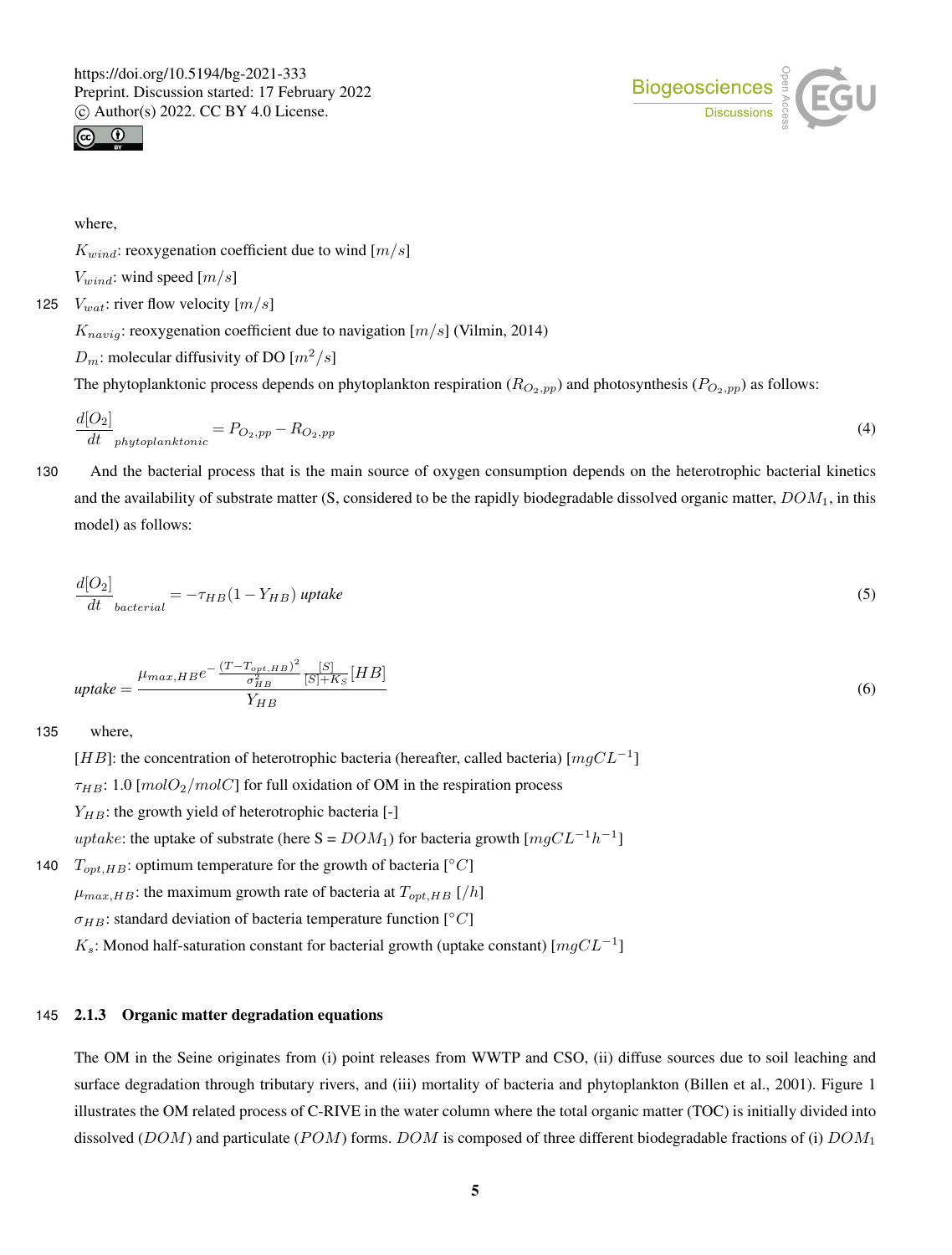



150 as the limiting substrate (rapidly biodegradable DOM in 5 days), (ii)  $DOM_2$  (slowly biodegradable DOM in 45 days), and (iii)  $DOM_3$  (refractory DOM). Similarly,  $POM$  is composed of (i)  $POM_1$  (rapidly biodegradable POM), (ii)  $POM_2$  (slowly biodegradable POM), and (iii)  $POM_3$  (refractory POM). The benthic processes are not presented in Fig. 1.



Figure 1. Schematic description of the OM-related process of C-RIVE in the water column. POM: particulate organic matter; DOM: dissolved organic matter; BDOM:biodegradable DOM, BPOM:biodegradable POM (subscripts 1, 2, and 3 refer to rapidly degradable, slowly degradable, and non-biodegradable fractions of OM, respectively); Cyan solid lines: OM input from sources and repartition between POM and DOM; Solid black lines: repartition of DOM and POM into biodegradability pools ; Dotted black lines: Hydrolysis; Remaining solid lines: Biogeochemical processes. Resp.:Respiration; Photo,:Photosynthesis; PP: primary producer; HB: heterotrophic bacteria; WWTP: wastewater treatment plant; CSO: combined sewage overflow

The degradation of OM happens through the uptake of small monomeric organic substrates  $(S, \text{here } S = DOM_1)$  by heterotrophic bacteria on the basis of the HSB model (Billen et al., 1988; Servais, 1989; Billen, 1991) and presented by Eq. (7) and 155 (9). These substrates are either the direct input  $(P<sub>S</sub>)$  of  $DOM<sub>1</sub>$  from OM sources or produced from the exoenzymatic hydrolysis of the macromolecular fractions of both dissolved  $(DOM_2)$  and particulate  $(POM_1, POM_2)$  organic matter (Billen, 1991) or they originate from the phytoplankton excretion, which produces more easily utilizable OM  $(DOM<sub>1</sub>)$  and microorganism lysis products that are macromolecular matter (Fig. 1) (Larsson and Hagstrom, 1979; Garnier and Benest, 1990; Billen, 1991).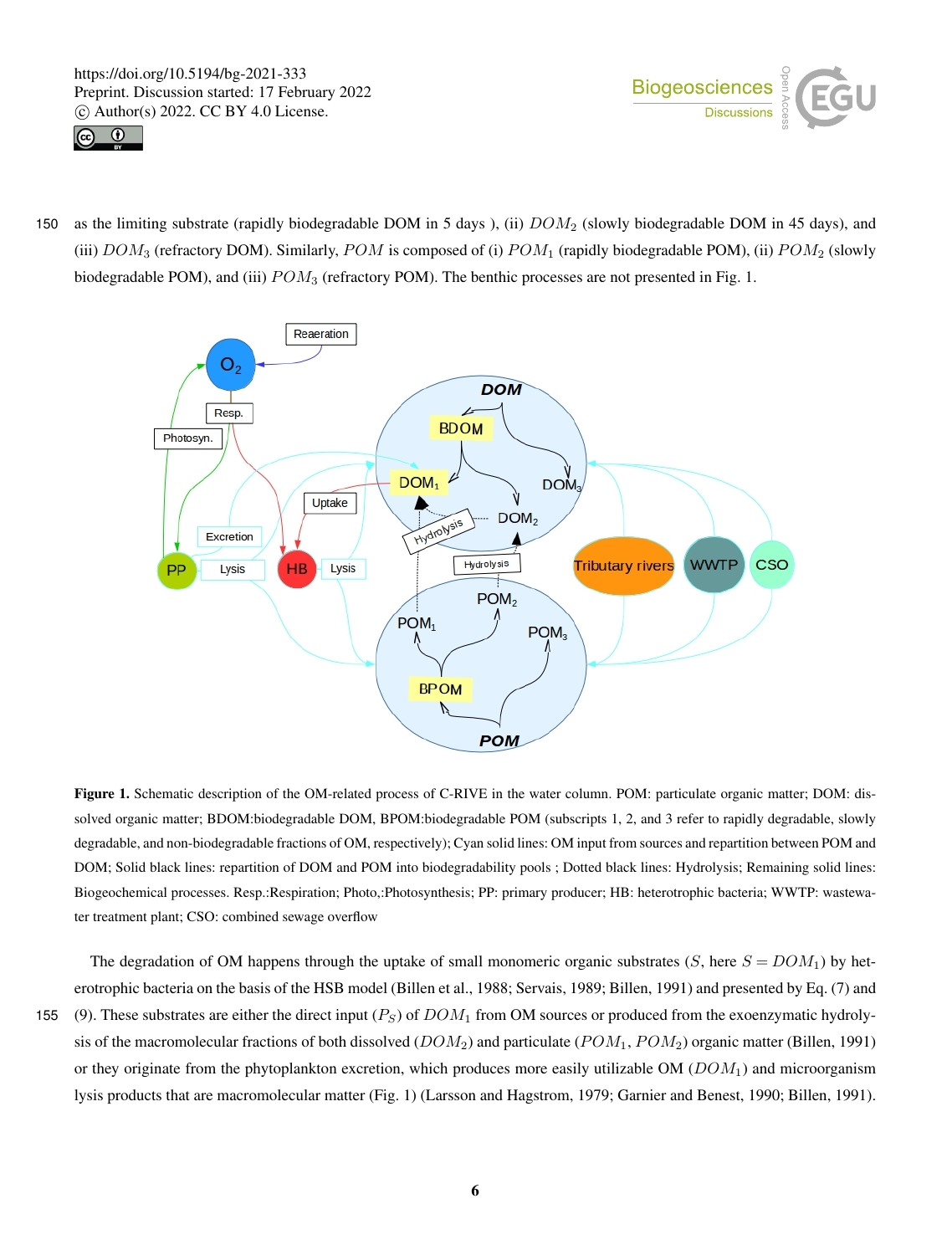



$$
\frac{d[S = DOM_1]}{dt} = hyd_{DOM_2} + hyd_{POM_{1,2}} - uptake_{HB} + P_S + P_E + P_L
$$
\n(7)

160 where,

165

 $P_S$ ,  $P_E$ ,  $P_L$ : represent  $DOM_1$  from the direct input of OM sources, phytoplankton excretion, and microorganism lysis, respectively  $[mgCL^{-1}h^{-1}]$ 

 $hyd_{DOM_2}$ : hydrolysis of  $DOM_2$  into  $DOM_1$  based on the exoenzymatic hydrolysis equation of Michaelis-Menten [ $mgCL^{-1}h^{-1}$ ]  $hyd_{POM_{1,2}}$ : hydrolysis of  $POM_1$  and  $POM_2$  into  $DOM_1$  and  $DOM_2$ , respectively, by first-order kinetics [ $mgCL^{-1}h^{-1}$ ]

$$
hyd_{DOM_2} = k_{hyd,max} \frac{[DOM_2]}{[DOM_2] + K_{DOM2}} [HB]
$$
\n
$$
(8)
$$

$$
uptake_{HB} = \mu_{max,HB} \frac{[DOM_1]}{[DOM_1] + K_s}[HB]
$$
\n(9)

where,

uptake<sub>HB</sub>: uptake or consumption of  $DOM_1$  by heterotrophic bacteria [ $mgCL^{-1}h^{-1}$ ]

170  $k_{hyd,max}$ : coefficient for hydrolysis of  $DOM_2$  into  $DOM_1$  [/h]

 $K_{DOM2}$ : constant of semi-saturation for the hydrolysis of  $DOM_2$  [ $mgCL^{-1}$ ]

# 2.2 Parameterization of organic matter share (repartition) and degradation

In order to account for the uncertainties related to the parameterization of OM degradation kinetics and its repartition into different constituent fractions, the following two sets of parameters are introduced:

# 175 2.2.1 OM degradation parameters

C-RIVE parameters related to OM degradation are  $K_s$  (represents uptake of  $DOM_1$  by bacteria),  $K_{DOM2}$  and  $k_{hyd,max}$ (represent hydrolysis of  $DOM_2$  to  $DOM_1$ ), which have been defined in section 2.1.3. Hydrolysis parameters of POM are not considered in this study because the rate of hydrolysis of  $POM_{1,2}$  is slower than that of  $DOM_2$  by an order of magnitude of 100 to 1000(Billen et al., 1994).

## 180 2.2.2 OM repartition or share parameters

C-RIVE does not include any parameter to define the repartition of OM into DOM and POM and then further into their corresponding fractions  $DOM_{1,2,3}$  and  $POM_{1,2,3}$ ; therefore, the following five parameters are introduced to represent the repartition of OM:

$$
t = \frac{DOM}{TOC}
$$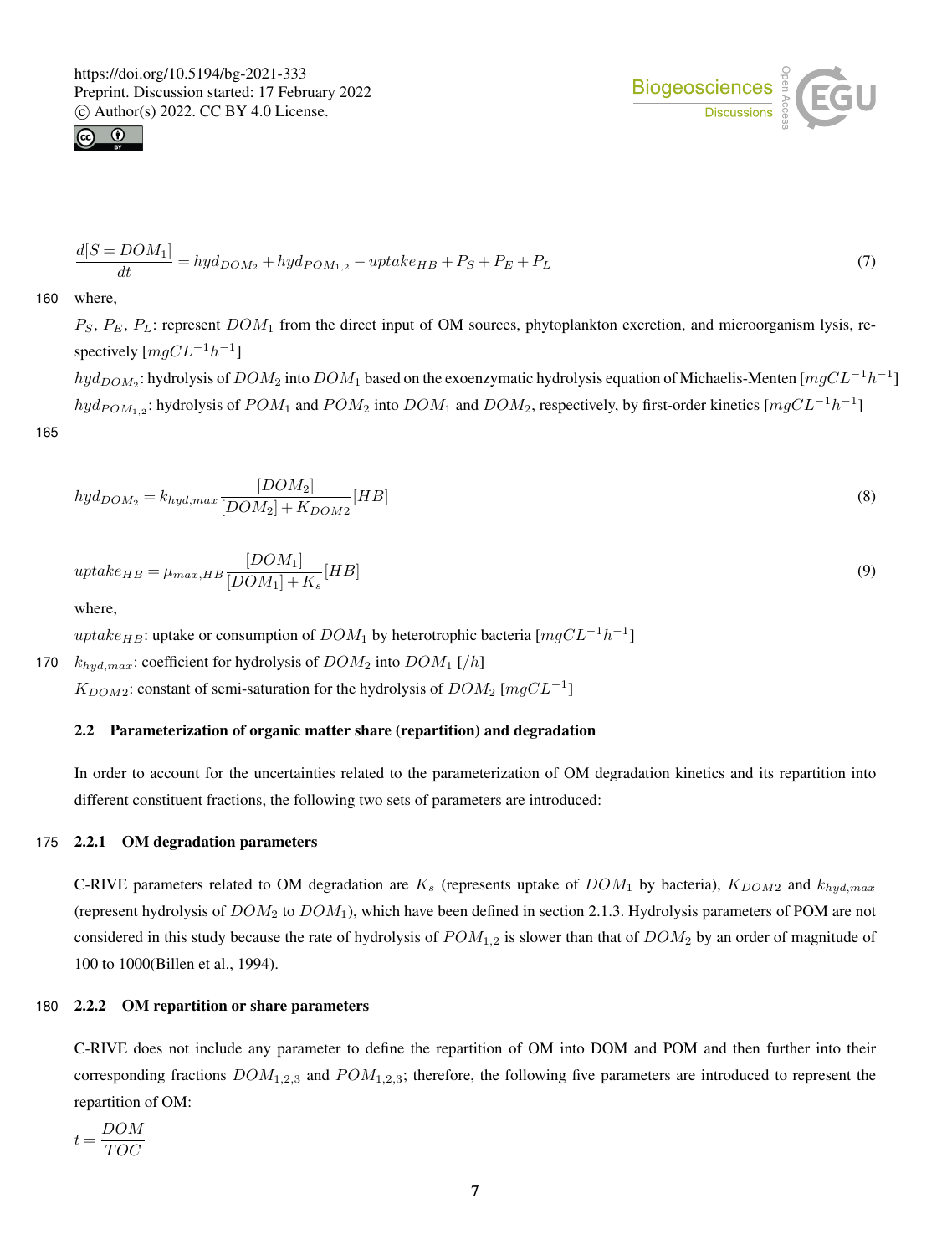



185

 $b_1 = \frac{BDOM}{DOM}$ DOM  $s_1 = \frac{DOM_1}{PDOM_1}$ 

$$
190 \t b2 = \frac{B P O M}{P O M}
$$

$$
s_2 = \frac{POM_1}{B POM}
$$

where,

*TOC*: total organic matter or carbon (=  $DOM + POM$ ) [ $mgCL^{-1}$ ] 195 *BDOM*: biodegradable DOM (=  $DOM_1 + DOM_2$ ) [ $mgCL^{-1}$ ]  $B POM$ : biodegradable POM (=  $POM_1 + POM_2$ ) [ $mgCL^{-1}$ ] t: ratio between dissolved and total organic matter [-]  $b_1$ : ratio between biodegradable DOM and DOM [-]  $s_1$ : ratio between rapidly biodegradable DOM and biodegradable DOM [-]

200  $b_2$ : ratio between biodegradable POM and POM [-]

 $s_2$ : ratio between rapidly biodegradable POM and biodegradable POM [-]

However, these parameters are not inserted into C-RIVE; instead, the six OM fractions  $(DOM_{1,2,3}$  and  $POM_{1,2,3}$ , which are C-RIVE inputs) are calculated in terms of the aforementioned five independent parameters based on the classification 205 presented in Fig. 2 and thereby they are reflected in the six model inputs.

# 2.2.3 Parameters for SA and bibliographical review of their variation ranges

Following parameterization, the 17 parameters as listed in Table 1 are evaluated in the SA. This includes two physical parameters that account for  $O_2$  re-aeration; seven bacterial parameters that account for bacteria growth, mortality, and respiration; three OM degradation parameters that demonstrate OM kinetics; and five OM share parameters that represent the repartition 210 of TOC into smaller dissolved and particulate fractions.

Before proceeding to SA, it is necessary to specify the range of variation of these parameters according to the existing literature. As indicated in Table 1, the range of variation of the repartition and degradation parameters is selected based on a detailed bibliographical review, which is discussed and tabulated thoroughly in Hasanyar et al. (2020, 2021) , while the variation of physical and bacterial parameters is retrieved from Wang et al. (2018). Table 1 also includes the range of variation

215 of TOC, which represents the total organic matter input in the model due to the boundary conditions and varies from 1 to 10  $mgCL<sup>-1</sup>$  under low flow (also retrieved from Hasanyar et al. (2020)). However, phytoplanktonic parameters are not included in this study because they exert an influence only during algal bloom periods (Wang et al., 2018), whereas this study is conducted under non-bloom situations where heterotrophic activity is dominant.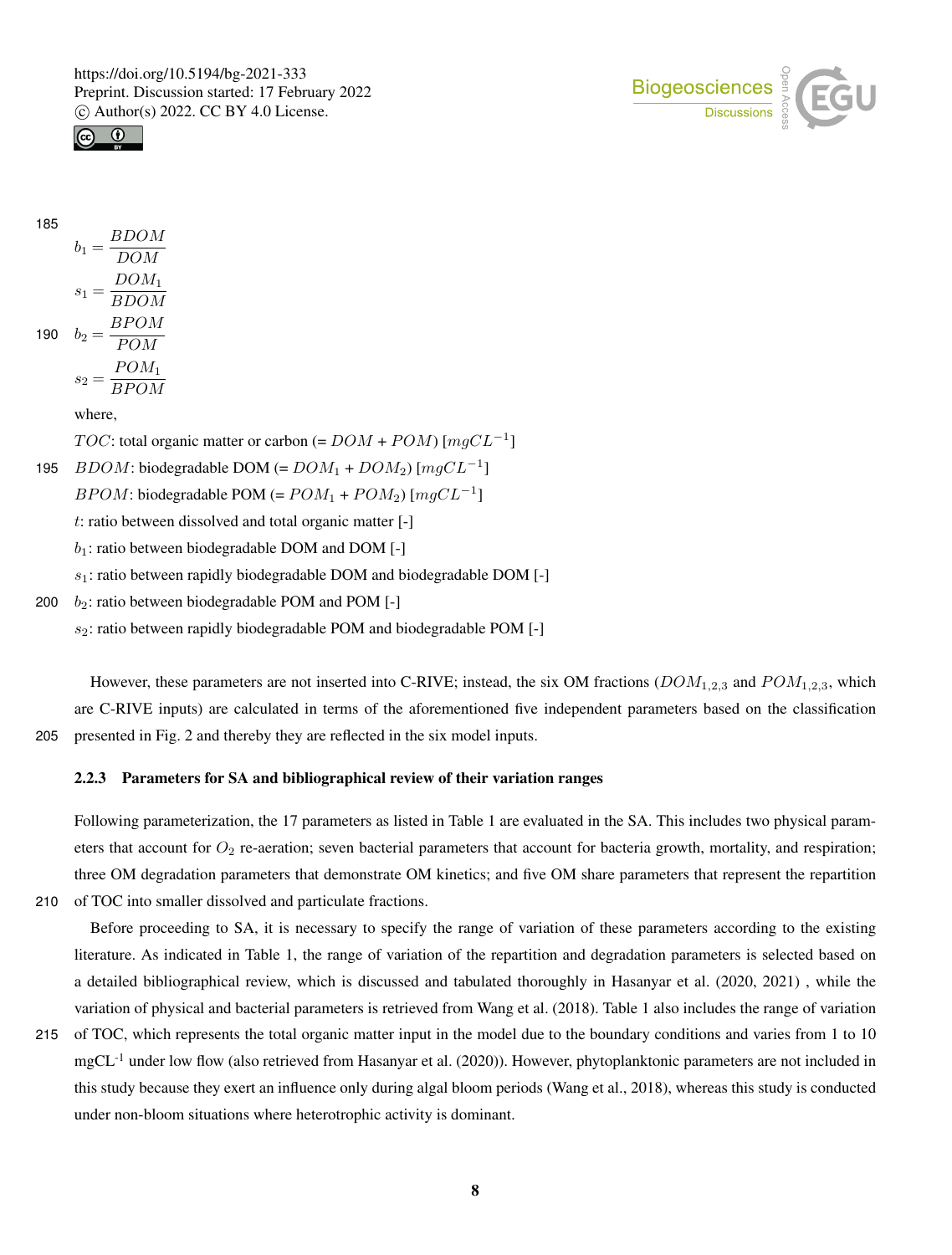





**Figure 2.** OM repartition into the six fractions of dissolved and particulate matter in terms of the five repartition parameters, namely, t,  $b_1$ , s1, b2, s<sup>2</sup>

## 2.3 Case study

- 220 The synthetic case developed by Wang et al. (2018) was adapted for the application of SA methods on C-RIVE parameters during a low-flow period (Fig. 3). It is a stretch with a width of 100 m and a length of 1000 m representing the Seine. The low-flow period is identified with a discharge of 80  $m^3/s$  based on the data at Bougival station during the summer season. The simulation period is set at 45 days in order to be coherent with the experimental protocol of the BDOM measurement (Servais et al., 1995) where it is considered as the threshold between the biodegradable and refractory fractions of TOC in a
- 225 batch experiment. On the other hand, a 45-day simulation period is also necessary for studying the long-term effect of TOC degradation.

# 2.3.1 Initial conditions

A non-bloom low-flow situation (large heterotrophic bacteria biomass presence in the river) is considered to represent the lowflow period. Table 2 lists the initial concentrations for both water and sediment compartments that are set based on the mean 230 concentrations of the simulations at Bougival station during the 2007-2012 period (Vilmin et al., 2016) except for temperature (depending on summer season), DO (depending on oxygen solubility), POM and DOM fractions (depending on the TOC concentration and share parameters), and phytoplankton and bacterial biomass (depending on a post-bloom condition). Indeed,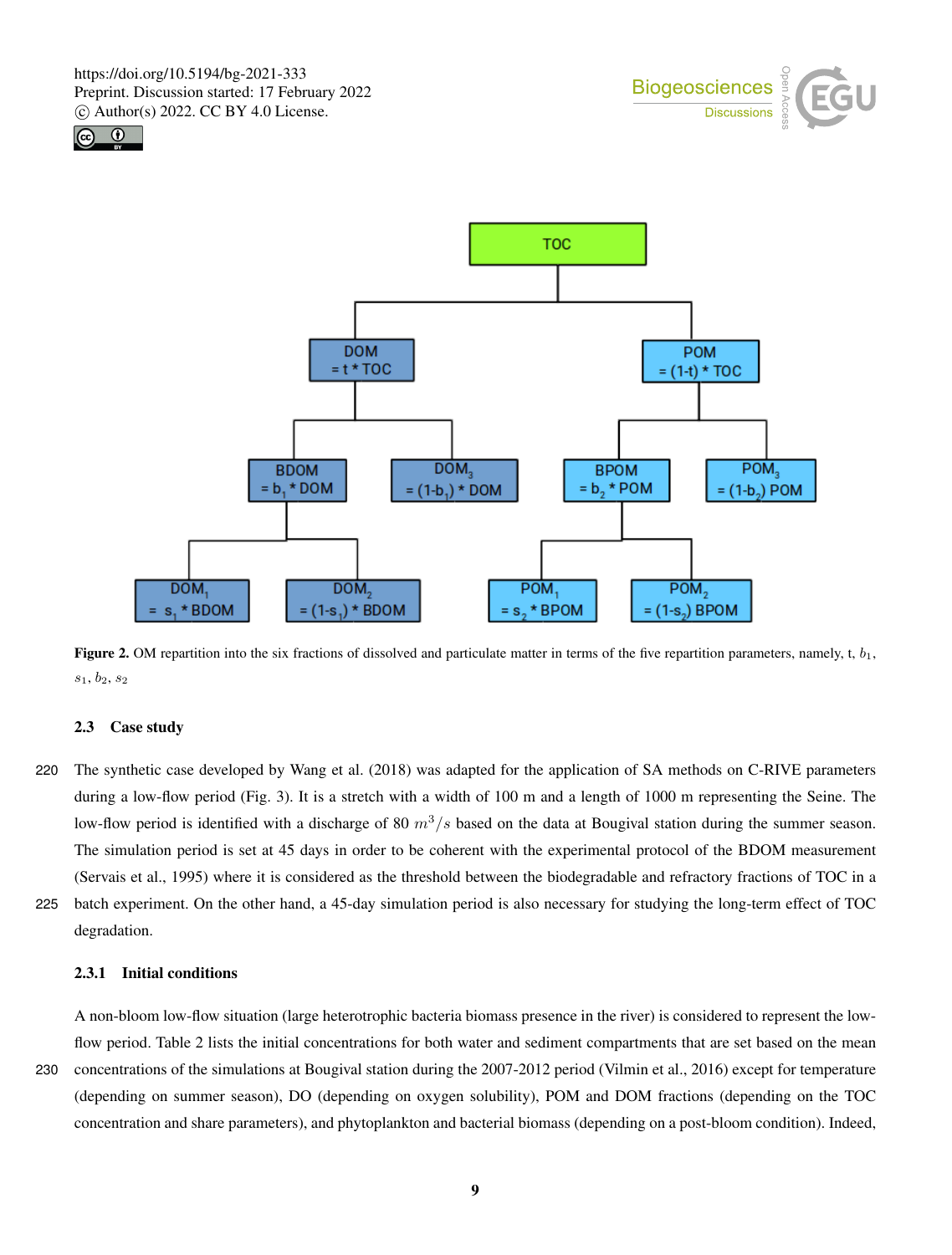

Table 1. list of parameters and their corresponding ranges of variation

| Parameter             | Description                                                      | Min.           | Max.    | Unit                     | References                   |
|-----------------------|------------------------------------------------------------------|----------------|---------|--------------------------|------------------------------|
|                       |                                                                  | Val.           | Val.    |                          |                              |
| <b>TOC</b>            | Total organic carbon                                             | 1              | 10      | $[mgCL^{-1}]$            |                              |
|                       | <b>OM</b> share parameters                                       |                |         |                          |                              |
| t                     | ratio between dissolved and total organic matter (DOM/TOC)       | 0.4            | 0.9     | $[\cdot]$                |                              |
| b <sub>1</sub>        | ratio between biodegradable DOM and DOM (BDOM/DOM)               | 0.1            | 0.5     | $[ - ]$                  |                              |
| b <sub>2</sub>        | ratio between biodegradable POM and POM (BPOM/POM)               | 0.1            | 0.5     | $[ - ]$                  |                              |
| S <sub>1</sub>        | ratio between rapidly biodegradable DOM and BDOM                 | 0.4            | 0.95    | $[\cdot]$                | Hasanyar et al. (2020, 2021) |
|                       | (DOM <sub>1</sub> /BDOM)                                         |                |         |                          |                              |
| S <sub>2</sub>        | biodegradable POM<br>between high<br><b>BPOM</b><br>ratio<br>and | 0.4            | 0.95    | $[\cdot]$                |                              |
|                       | (POM <sub>1</sub> /BPOM)                                         |                |         |                          |                              |
|                       | <b>OM</b> degradation parameters                                 |                |         |                          |                              |
| $K_s$                 | constant of semi saturation for bacterial substrate uptake       | 0.02           | 0.15    | $[mgCL^{-1}]$            |                              |
| $K_{DOM2}$            | constant of semi saturation for the hydrolysis of $DOM_2$        | 0.2            | 1.5     | $[mgCL^{-1}]$            |                              |
| $k_{\text{hyd,max}}$  | coefficient of the hydrolysis of $DOM_2$ to $DOM_1$              | 0.25           | 0.75    | [/h]                     |                              |
|                       |                                                                  |                |         |                          |                              |
|                       | <b>Bacterial parameters</b>                                      |                |         |                          |                              |
| $T_{\text{opt,hb}}$   | optimum temperature for bacterial growth                         | 15             | 30      | $\lceil$ <sup>o</sup> C] |                              |
| $\sigma_{\rm hb}$     | standard deviation of temperature function for bacterial growth  | 12.75          | 21.25   | [°C]                     |                              |
| $V_{sed,hb}$          | settling velocity of bacteria                                    | $\overline{0}$ | 0.1     | [m/h]                    |                              |
| $K_{O_2, hb}$         | Half-saturation constant for dissolved oxygen                    | 0.375          | 0.625   | [mgO <sub>2</sub> /L]    |                              |
| $\mu_{\text{max,hb}}$ | maximum growth rate of bacteria                                  | 0.01           | $0.07*$ | [/h]                     |                              |
| $Y_{hh}$              | bacterial growth yield                                           | 0.03           | 0.5     | $[\cdot]$                | Wang et al. (2018)           |
| morthh                | bacterial mortality rate                                         |                | 0.08    | [/h]                     |                              |
|                       | <b>Physical parameters</b>                                       |                |         |                          |                              |
| $K_{\text{navig}}$    | re-aeration coefficient due to navigation                        | $\mathbf{0}$   | 0.05    | $\lceil m/h \rceil$      |                              |
| $K_{wind}$            | re-aeration coefficient due to wind                              | 0.885          | 1.475   | [m/h]                    |                              |

\* The upper limit identified by Wang et al. (2018) is decreased from 0.13/h to 0.07/h in order to avoid complete DO depletion in simulations longer than 5 days

the sum of  $DOM_{1,2,3}$  and  $POM_{1,2,3}$  is equal to the desired TOC, but they are distributed among the six fractions based on the five OM share parameters  $(t, b_1, s_1, b_2, s_2)$ .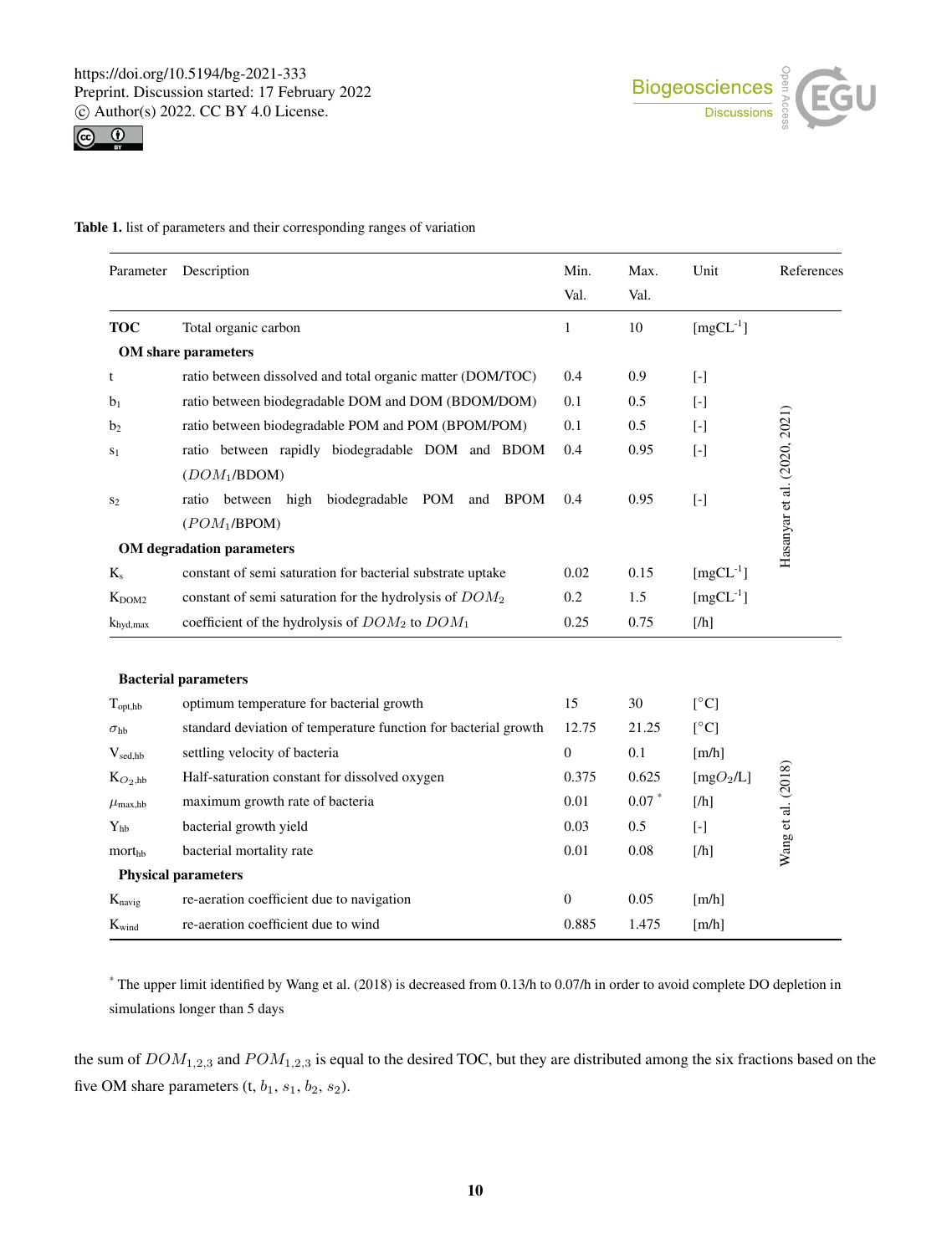





Figure 3. Synthetic scheme representing a reach of the Seine (modified from Wang et al. (2018))

Table 2. Initial concentrations of the simulations

| No             | Species              | $C_{ini,water}$          | $C_{ini, sediment}$ Unit |
|----------------|----------------------|--------------------------|--------------------------|
| 1              | NH <sub>4</sub>      | 0.12                     | 0.33<br>[ $mgN/L$ ]      |
| $\overline{c}$ | NO <sub>2</sub>      | 0.04                     | 0.04<br>[mgN/L]          |
| 3              | NO <sub>3</sub>      | $\tau$                   | 4.54<br>[ $mgN/L$ ]      |
| $\overline{4}$ | <b>TSS</b>           | 16.82                    | 95010<br>[mg/L]          |
| 5              | PO <sub>4</sub>      | 0.1                      | 0.27<br>[mgP/L]          |
| 6              | O <sub>2</sub>       | 8.62                     | 6.65<br>[ $mgO2/L$ ]     |
| 7              | HB                   | 0.023                    | 0.016<br>$[mgCL^{-1}]$   |
| 8              | PP                   | 0.010                    | $[mgCL^{-1}]$<br>0.003   |
| 9              | $DOM_1$              | f(TOC, share parameters) | $[mgCL^{-1}]$<br>0.12    |
| 10             | $DOM_2$              | f(TOC, share parameters) | $[mgCL^{-1}]$<br>1.28    |
| 11             | $DOM_3$              | f(TOC, share parameters) | $[mgCL^{-1}]$<br>1.94    |
| 12             | $POM_1$              | f(TOC, share parameters) | $[mgCL^{-1}]$<br>44      |
| 13             | POM <sub>2</sub>     | f(TOC, share parameters) | $[mgCL^{-1}]$<br>696     |
| 14             | $POM_3$              | f(TOC, share parameters) | $[mgCL^{-1}]$<br>2555    |
| 15             | $\mathcal{T}_{mean}$ | $22.4 \pm 3.0$           | $^{\circ}C$              |

#### 235 2.4 Sensitivity analysis strategy

The objective is to identify different scenarios under which the SA has to be conducted in order to detect the influential parameters under a summer low-flow condition. Therefore, a coarse pre-analysis consisting in forward simulations of the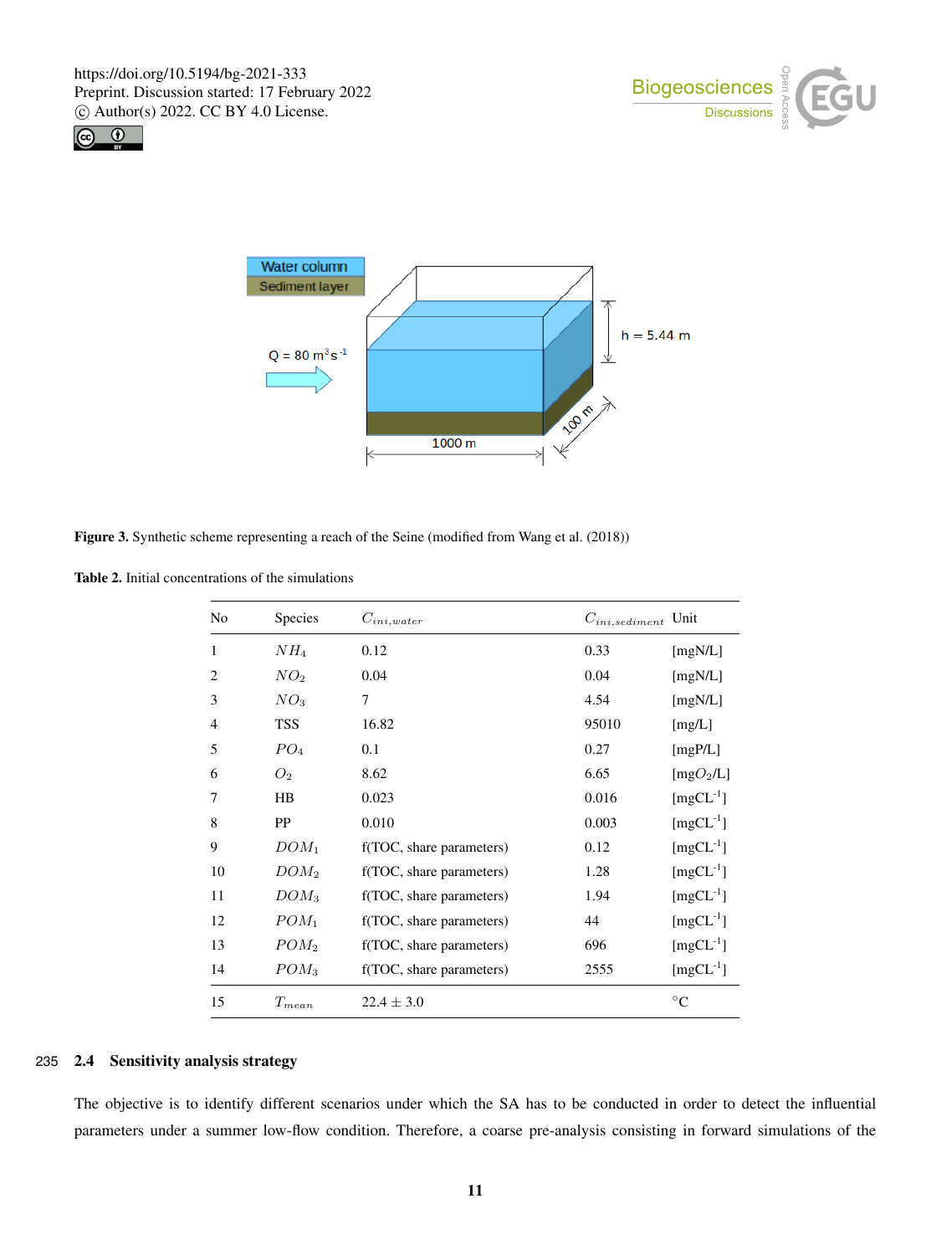



C-RIVE model is first conduced with extreme values of a small number of representative parameters. Then, the necessary scenarios are developed to assess the assumptions and conclusions put in place in the pre-analysis.

## 240 2.4.1 Pre-analysis of the model under parameter extreme limits

First, we need to select certain parameters for the pre-analysis. We consider  $\mu_{max,hb}$ , mort<sub>hb</sub> and  $Y_{hb}$  as they were found to be influential in the study of Wang et al. (2018) under non-bloom situations. However, to decrease the number of parameters,  $mort_{hb}$  and  $\mu_{max,hb}$  are represented together as a single parameter called "net growth (NG)."

 $Net Growth (NG) = \mu_{max,hb} - mort_{hb}$ 

245 Fixing  $mort_{hb} = 0.02/h$  at its reference value and  $\mu_{max,hb}$  ranging between 0.022 and 0.07/h, net growth was found to range from 0.002 to 0.05/h while the range for  $Y_{hb}$  is taken from Table 1. On the other hand, as the OM share parameters are not C-RIVE inputs, we consider BDOM to represent them in the model. Its range is calculated in Eq. (10)-(11) in order to be statistically independent based on the TOC repartition diagram (Fig. 2) as follows:

$$
BDOM_{min} = TOC_{ref} * t_{ref} * b_{1,min}
$$
\n
$$
(10)
$$

250

$$
BDOM_{max} = TOC_{ref} * t_{ref} * b_{1,max}
$$
\n
$$
(11)
$$

Here,  $TOC_{ref}$  is a reference TOC value and fixed at 5 mgCL<sup>-1</sup> (considered as the baseline concentration of TOC in the Seine (Vilmin et al., 2016)), the reference t ( $t_{ref}$ ) = 0.7 is the average value of t variation range and  $b_1$  is taken from Table 1.

| Sim. No.                      | <b>BDOM</b> | Net growth | $Y_{hb}$ |
|-------------------------------|-------------|------------|----------|
| 1                             | 0.35        | 0.05       | 0.03     |
| $\mathfrak{D}_{\mathfrak{p}}$ | 0.35        | 0.002      | 0.03     |
| 3                             | 1.75        | 0.05       | 0.03     |
| 4                             | 1.75        | 0.002      | 0.03     |
| 5                             | 1.75        | 0.05       | 0.5      |
| 6                             | 1.75        | 0.002      | 0.5      |
| 7                             | 0.35        | 0.05       | 0.5      |
| 8                             | 0.35        | 0.002      | 0.5      |

Table 3. Combinations of the three parameter values for eight single simulations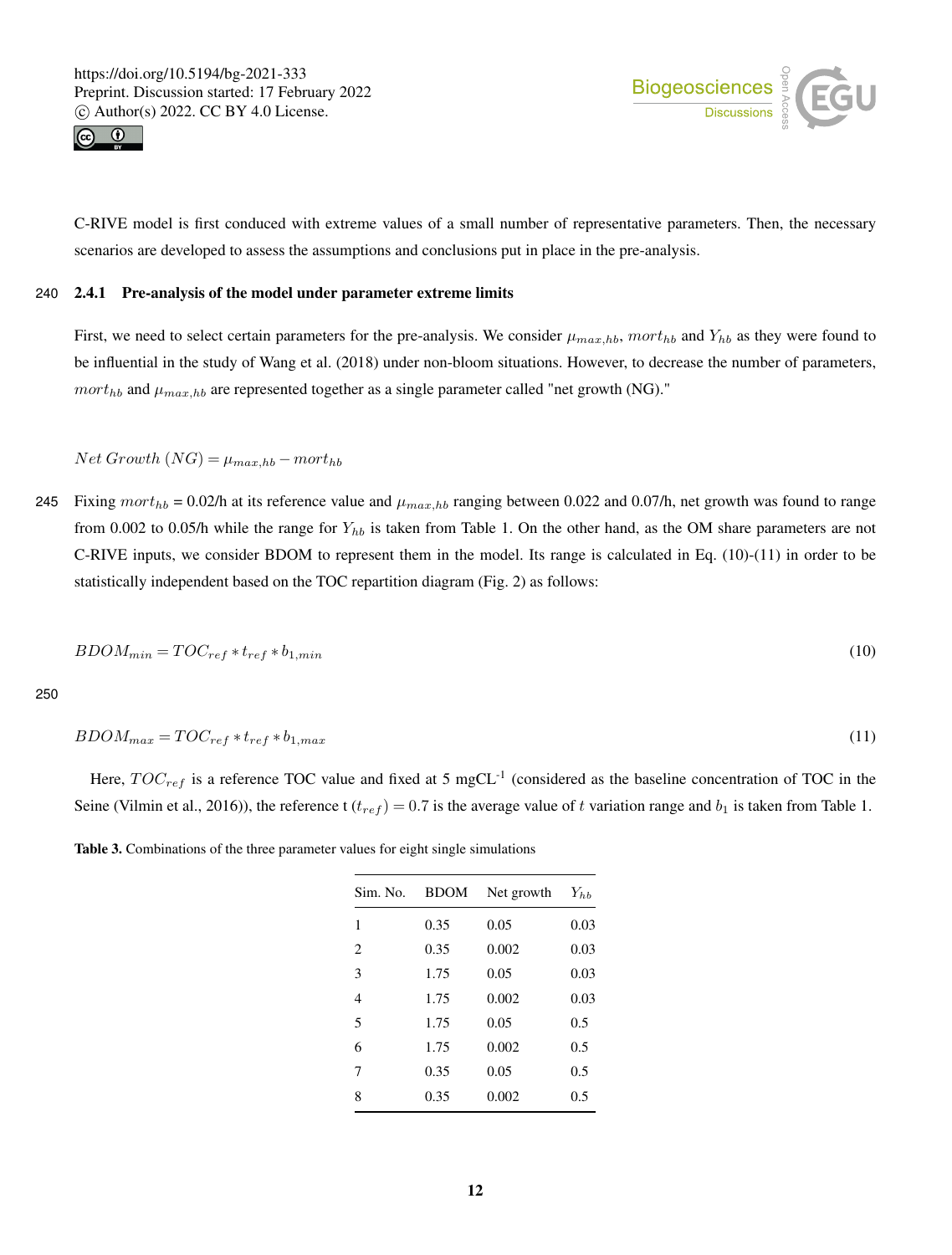





Figure 4. Eight plots of single simulations; (XX yy ZZ) Any parameter name written in capital or small letters means that its maximum or minimum value is used, respectively, in that specific single simulation. For example, plot #3 (BDOM NG y) that corresponds to simulation #3 in Table 3 is a simulation where the maximum values of BDOM and net growth and the minimum value of  $Y_{hb}$  are used

Therefore, eight simulations pertaining to eight different combinations of the minimum and maximum values of these three 255 parameters are conducted (Table 3) and accordingly for each combination, the evolution of DO,  $DOM_1, DOM_2$ , and BDOM is plotted (Fig. 4). In order to discriminate easily among the eight plots of single simulations using their titles, any parameter name written in capital or small letters means that its maximum or minimum value is used, respectively in that particular simulation. For example, plot 3 (BDOM NG y), that corresponds to simulation 3 in Table 3, is a simulation where the maximum values of BDOM and net growth and the minimum value of  $Y_{hb}$  are used.

260 As can be observed in Fig. 4, simulations 3 (BDOM NG y), 4 (BDOM ng y), 5 (BDOM NG Y) and 6 (BDOM ng Y) have high BDOM where all except simulation 6 demonstrate considerable DO depletion. This shows the importance of BDOM in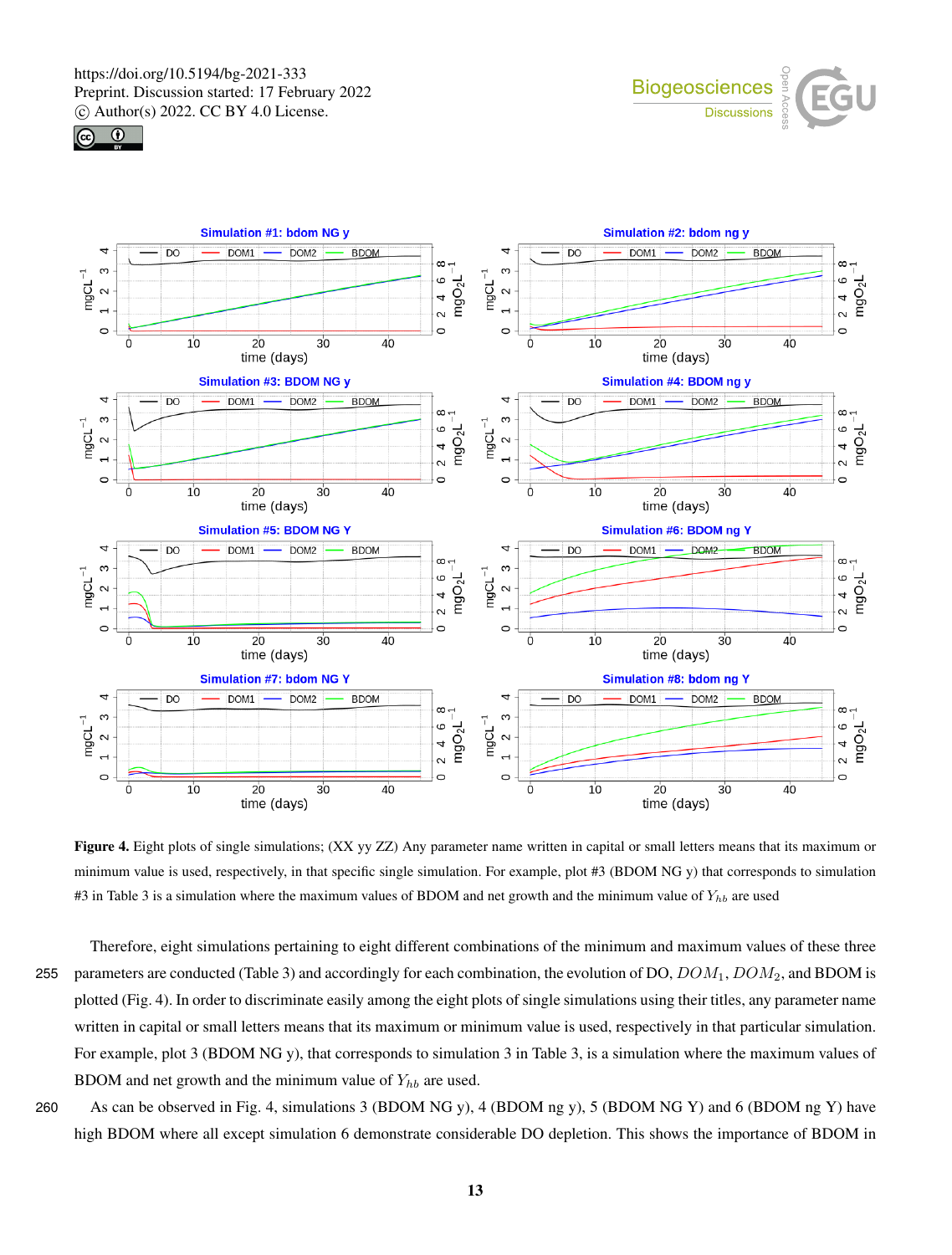



the depletion of DO. The reason for lack of depletion in 6 could be attributed to the combination of low net growth and a high yield due to which BDOM is not consumed. However, comparing simulations 6 (BDOM ng Y) and 7 (bdom NG Y), we observe that even a lower BDOM coupled with high net growth (simulation 7) has more effect on DO than a high BDOM coupled with 265 low net growth (simulation 6). This shows the interaction effect of BDOM with net growth parameters and the fact that despite BDOM being the primary requirement for depletion of DO, the net growth needs to be high in order to demonstrate the influence of BDOM and provide the means for its consumption which would result in DO depletion. Moreover, the difference between two horizontally adjacent simulations is in the net growth, which is maximum for the left-hand simulations and minimum for those on the right and as a result, all simulations on the left side with a high net growth demonstrate more depletion or 270 consumption of DO than those on the right side. This shows the influence of net growth parameters ( $\mu_{max,bb}$ , mort<sub>hb</sub>) on the model at low flow.

#### 2.4.2 Sensitivity analysis scenario development

Having performed the pre-analysis, we understood the importance of BDOM and that of the net growth parameters such that BDOM is needed primarily in order to be consumed so that DO could be depleted. And then we discern that BDOM consump-275 tion is high when net growth is at its highest value. Therefore, the following three different sensitivity analysis scenarios whose parameters are detailed in Table 4 need to be conducted.

The first SA is conducted by assuming the general influence of net growth parameters in the pre-analysis, and in order to have a broader view of the model sensitivity with respect to all the model parameters. Based on the pre-analysis, we observed that the main effect due to BDOM is linked to high net growth rates, therefore, we can assume that the effect of parameters 280 other than net growth parameters is demonstrated when they are coupled with a high net growth condition. In addition, since a significant interaction (the difference between the first and total sensitivity indices) is observed between net growth parameters in Wang et al. (2018), they are assumed to be hiding the influence of other parameters. Therefore, in order to confirm these two assumptions and to observe the influence of other parameters, we implement a second SA where net growth parameters are fixed at its highest value. This SA removes the possibility of interaction among net growth and other model parameters. It 285 results in a better evaluation of the model sensitivity with respect to the parameters whose influences might be hidden by the dominant and interacting parameters.

The third SA is performed to verify the second SA assumption that parameters other than net growth exert their influence only under a high net growth condition, and thus the same parameters could be deemed non-influential under a low net growth situation. therefore the net growth parameter is fixed at its lowest value. The settings for the three SAs are as follows:

- 290 1. First SA (All parameters included): There are 17 defined parameters (Table 1  $\&$  Table 4) in the model, the simulation period is 45 days. It is repeated 10 times for every TOC concentration of  $1\text{-}10 \text{ mgCL}^{-1}$ .
	- 2. Second SA (Fixed high net growth): The net growth parameters are fixed as follows:

Fixed high net growth = High bact. growth rate  $(\mu_{max,hb} = 0.07/h) -$  Bact. mortality rate  $(mort_{hb} = 0.02/h)$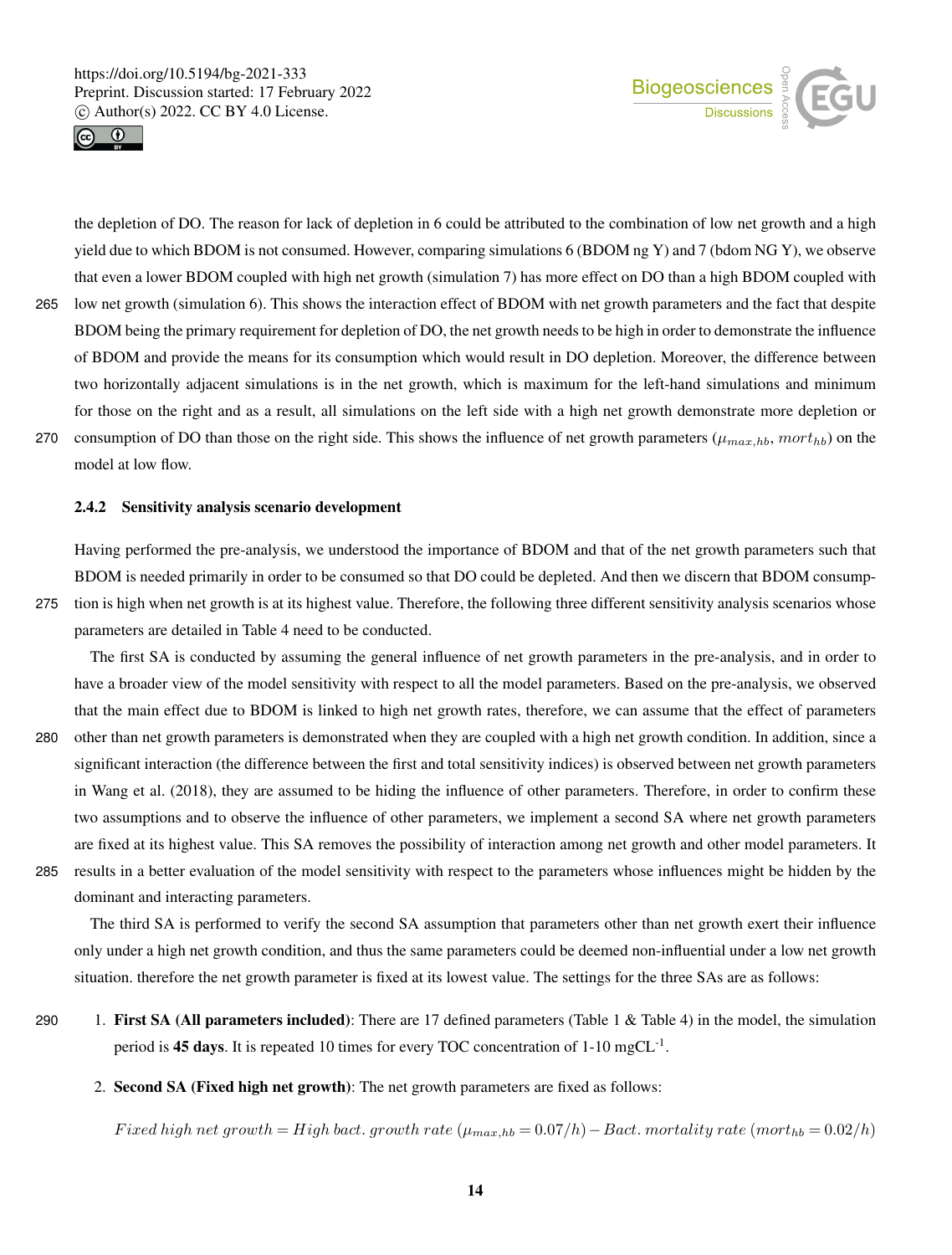



Furthermore, to decrease the computational cost of the model, the three OM share parameters  $(t, b_1 \text{ and } b_2)$  from the first 295 SA are narrowed to BDOM and BPOM whose variation ranges are calculated based on the following Eq. (12)-(15) as follows:

$$
BDOM_{min} = TOC * t_{ref} * b_{1,min} \tag{12}
$$

$$
BDOM_{max} = TOC * t_{ref} * b_{1,max} \tag{13}
$$

300

$$
BPOM_{min} = TOC*(1 - t_{ref})*b_{2,min} \tag{14}
$$

$$
BPOM_{max} = TOC*(1-t_{ref})*b_{2,max}
$$
\n
$$
(15)
$$

Here TOC varies between 1-10, therefore, similar to the first SA, this SA is repeated 10 times corresponding to each 305 TOC case. The pre-analysis also demonstrated that BDOM or precisely the substrate  $(DOM<sub>1</sub>)$  is consumed in less than 5 days under the high net growth condition (simulations 1, 3, 5 & 7) , therefore imposing a 5 days simulation period. Twelve parameters are evaluated under this scenario (Table 4).

3. Third SA (Fixed low net growth): This SA is conducted in a similar way to the second SA except that this time  $\mu_{max,hb}$ is fixed at a lower value of 0.022/h in order to simulate a very low net growth rate condition as follows:

310 Fixed low net growth = Low bact. growth rate  $(\mu_{max,hb} = 0.022/h) - Bact$ . mortality rate  $(mort_{hb} = 0.02/h)$ 

Similar to the second SA, this SA is also repeated 10 times and implemented under a 5-day simulation period. Twelve parameters are also evaluated under this scenario (Table 4).

#### 2.5 Sensitivity analysis methodology

Each of the three aforementioned SAs is implemented based on an innovative SA methodology initially proposed in Wang et al. 315  $(2018)$  and adopted in this study, where the influence of input parameters  $(X)$  is evaluated on the C-RIVE model according to the variations of a large set of DO simulations (model output, Y). The followings steps are pursued in this approach:

- 1. Input parameter identification: Initially, a set of D input parameters (Table 4) are identified with their corresponding ranges of variation (Table 1).
- 2. Parameter sampling and model input creation: Saltelli's extension of the Sobol sequence (Saltelli, 2002) implemented 320 in PYTHON SALIB package (Herman and Usher, 2017) is employed to create different combinations of the input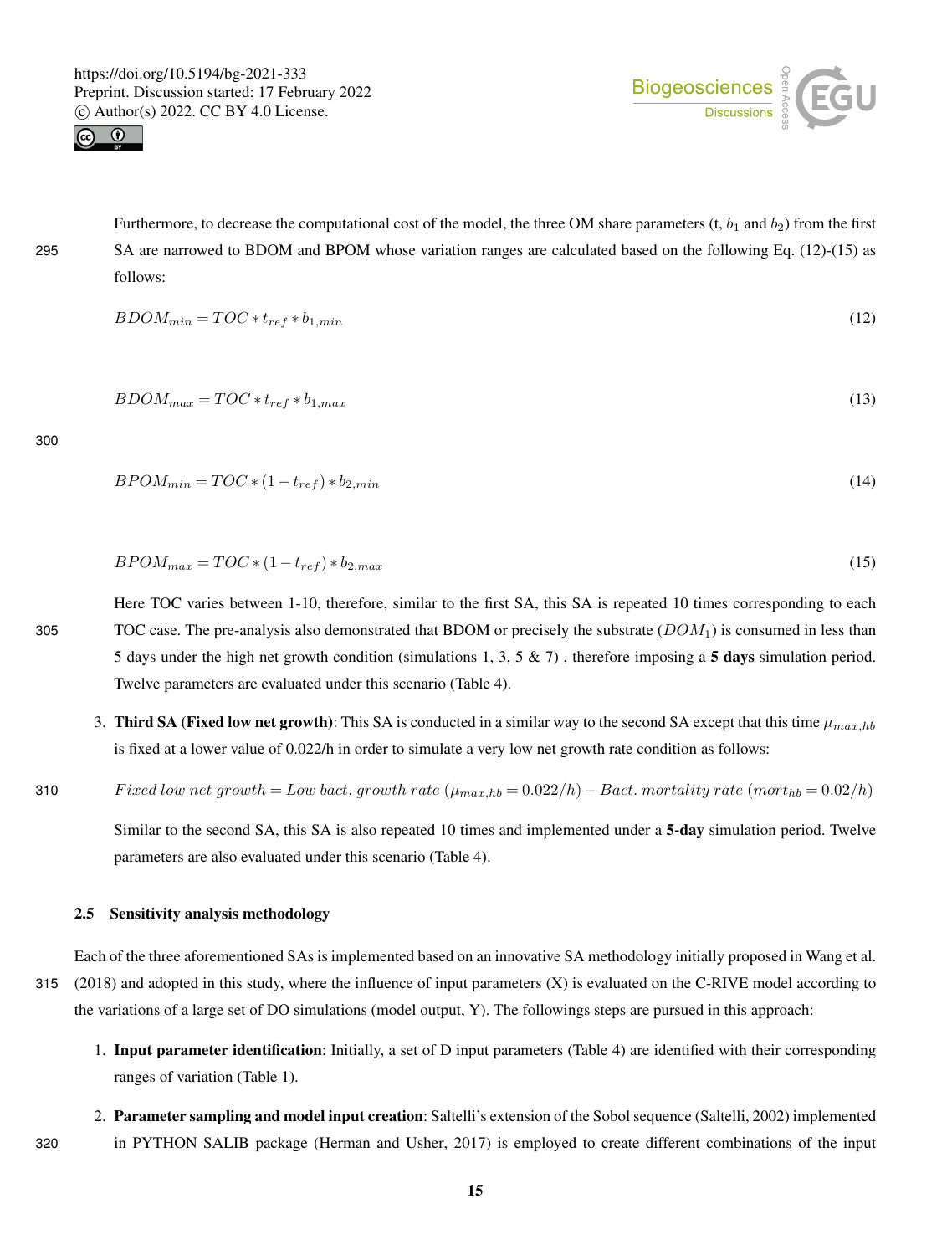



Table 4. The parameters considered in each of the four sensitivity analyses

|                            | $1^{st}$ SA           | $2^{nd}$ SA          | $3^{rd}$ SA              |
|----------------------------|-----------------------|----------------------|--------------------------|
|                            | t                     | <b>BDOM</b>          | <b>BDOM</b>              |
|                            | b <sub>1</sub>        | <b>BPOM</b>          | <b>BPOM</b>              |
| OM share parameters        | S <sub>1</sub>        |                      |                          |
|                            | b <sub>2</sub>        |                      |                          |
|                            | S <sub>2</sub>        |                      |                          |
|                            | $K_{s}$               | $K_{s}$              | $K_s$                    |
| OM degradation parameters  | $K_{DOM2}$            | $K_{DOM2}$           | $K_{DOM2}$               |
|                            | $k_{\text{hyd,max}}$  | $k_{\text{hyd,max}}$ | $k_{\text{hyd,max}}$     |
|                            | $T_{\text{opt, hb}}$  | $T_{opt, hb}$        | $T_{opt, hb}$            |
|                            | $\sigma_{\rm hb}$     | $\sigma_{\rm hb}$    | $\sigma_{\rm hb}$        |
|                            | $V_{\text{sed,hb}}$   | $V_{\text{sed},hb}$  | $V_{\text{sed},hb}$      |
| Bacterial parameters       | $K_{O_2, hb}$         | $K_{O_2, hb}$        | $K_{O_2, hb}$            |
|                            | $Y_{hb}$              | $Y_{hh}$             | $\mathbf{Y}_{\text{hb}}$ |
|                            | $\mu_{\text{max,hb}}$ |                      |                          |
|                            | morthb                |                      |                          |
|                            | $K_{\text{navig}}$    | $K_{\text{navig}}$   | $K_{\text{navig}}$       |
| Physical parameters        | $K_{wind}$            | $K_{wind}$           | $K_{\rm wind}$           |
| total number of parameters | 17                    | 12                   | 12                       |

parameters, which are designed to produce optimized simulations and efficient analysis results. Considering a sample size of 10,000 (N) (needed for stable results based on Nossent et al. (2011)), a matrix with a size of N(2D+2)  $\times$  D is created for each SA scenario where every row represents one set of input parameters for the model.

3. Model simulation: In this step, the model inputs are launched into C-RIVE for the simulation period considered with a 325 1-min time step. As an output, a DO time series matrix with a size of  $N(2D+2) \times M$ , where M is the number of output time steps based on a 15 min output time step  $\frac{1}{1}$ , is created corresponding to each input matrix created in the previous step. Figure 5 demonstrates the ensemble of 260,000 [=N(2D+2)] DO simulations of  $TOC = 5$  mgCL<sup>-1</sup> in the second SA scenario (TOC = 5 mgCL<sup>-1</sup> is used in this study to represent the TOC range of  $1\textrm{-}10 \textrm{ mgCL}^{-1}$  and to show the results in case they are similar across all TOC concentrations).

 ${}^{1}M$  = 45- or 5-day simulation period  $\times$  24 hrs  $\times$  3600 min / (1-min simulation time step  $\times$  15-min output time step) = 4230 or 480 depending on the simulation period, respectively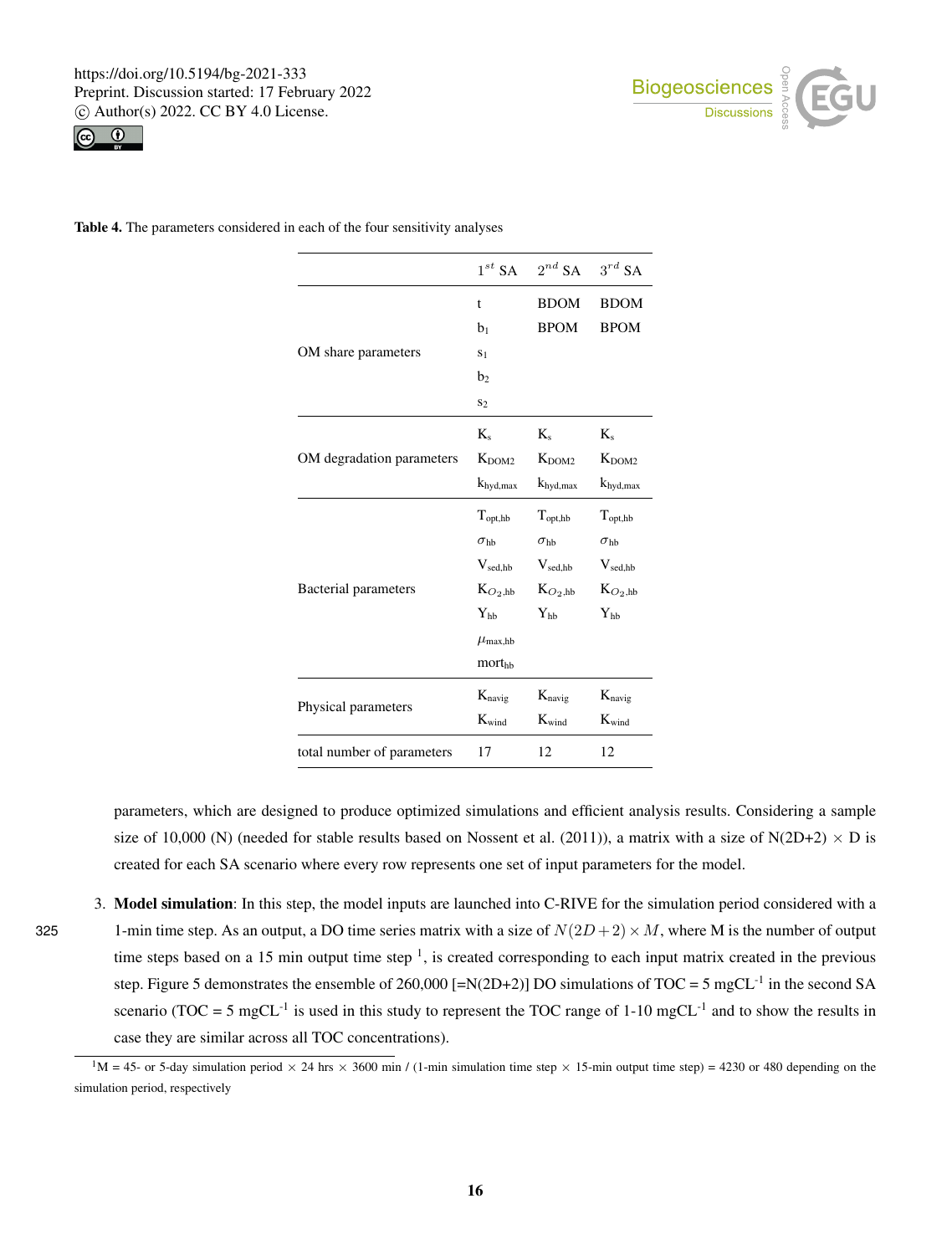





**Figure 5.** Ensemble of the 260,000 DO simulations for TOC = 5 mgCL<sup>-1</sup> in the second SA scenario

- 330 4. Dimensionality reduction: The empirical orthogonal function (EOF) method is an adaptation of principal component analysis (PCA) to study a phenomenon that changes with a continuous variable, such as time, and is applied to transform the output data from one coordinate system into another by introducing new uncorrelated (orthogonal) variables (principal components) (Jolliffe and Cadima, 2016). EOF is adopted to transform the model output, which is a DO times series matrix composed of M columns into a smaller matrix where each simulation can be represented by a linear combination 335 of EOFs. The coefficients of this linear combination are indeed orthogonal projections that maximize the variance while transforming the data from a higher-dimensional space into a lower one. The way EOF decreases dimensionality is such that it ranks the components based on the maximized variance. In other words, most of the information is kept in the first few components, thereby making it possible to reduce the number of dimensions without losing a considerable amount of information (Wold et al., 1987). In this study, the first  $k$  EOF elements that constitute at least 99% of the total model variance are considered to represent each single simulation of the DO time series as shown for  $TOC = 5$  mgCL<sup>-1</sup> in the second SA (Fig. 5a), where four  $(k)$  significant EOFs are found such that the first EOF ( $EOF_1$ ) represents almost 55% of the total variance. Figure 5b illustrates the evolution of the eigenvalues of the four (k) EOFs with time, which are consequently used to represent each simulation in terms of the k new coordinates . Thereby, an  $N(2D+2) \times M$  matrix is converted into a new matrix of  $N(2D+2) \times k$ , which will be subjected to the Sobol SA method. The R prcomp 345 function is used to conduct the EOF analysis.
	- 5. Sobol sensitivity analysis: The Sobol SA method (Sobol, 1993; Saltelli et al., 2010) is applied in this study to evaluate the sensitivity of the model output against the input parameters. It is a variance-based method that classifies the parameters based on their contribution to and/or influence on the total variance of the model output (Brookes et al., 2015). It is a convenient method to be used for SA of complex models that involve interactions between parameters. In this method,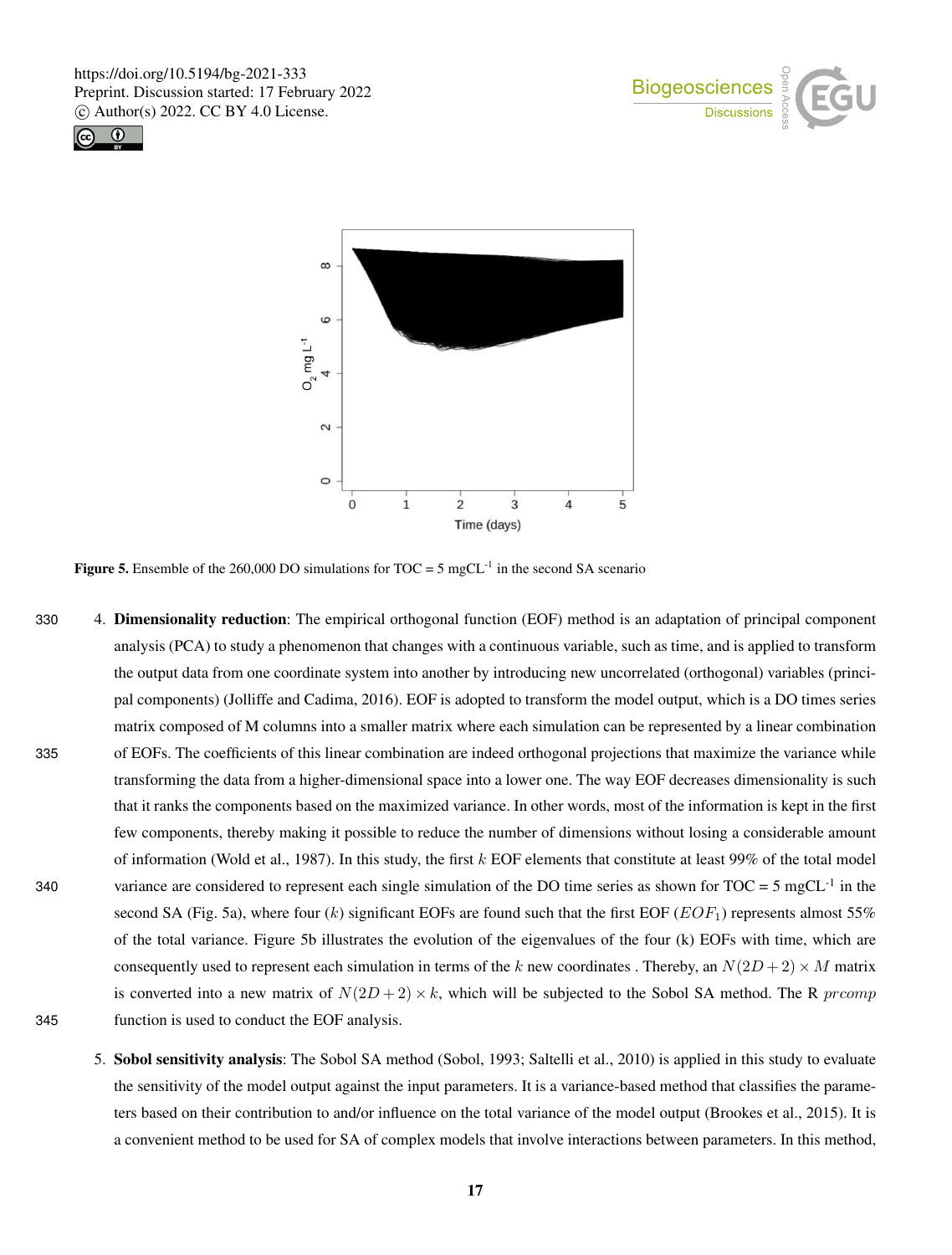





Figure 6. a) Cumulative sum of EOF variances and b) time evolution of four  $(k)$  significant EOFs for TOC = 5 mgCL<sup>-1</sup> in second SA

350 the model output  $(Y)$  is expressed as a function of D parameters:

$$
Y = f(X) = f(X_1, ..., X_D),
$$
\n(16)

such that the model output could be decomposed by elementary functions:

$$
f(X) = f_0 + \sum_{i=1}^{D} f_i(X_i) + \sum_{i=1}^{D-1} \sum_{j=i+1}^{D} f_{ij}(X_i, X_j) + \dots + f_{1, \dots, D}(X_1, \dots, X_D)
$$
\n(17)

Here  $f_0$  is the expectation of the model output and each one of the elementary functions have a zero mean and can be 355 computed by integration:

$$
f_0 = \int\limits_{[0,1]^D} f(X) d_X \tag{18}
$$

$$
f_i(X_i) = -f_0 + \int_{[0,1]^{D-1}} f(X) d_{X \sim i}
$$
\n(19)

360 
$$
f_{ij}(X_i, X_j) = -f_0 - f_i(X_i) - f_j(X_j) + \int_{[0,1]^{D-2}} f(X) d_{X \sim (ij)}
$$
(20)

On the other hand, the total unconditional model variance could be defined as:

$$
V(Y) = \int_{[0,1]^D} f^2(X)dx - f_0^2
$$
\n(21)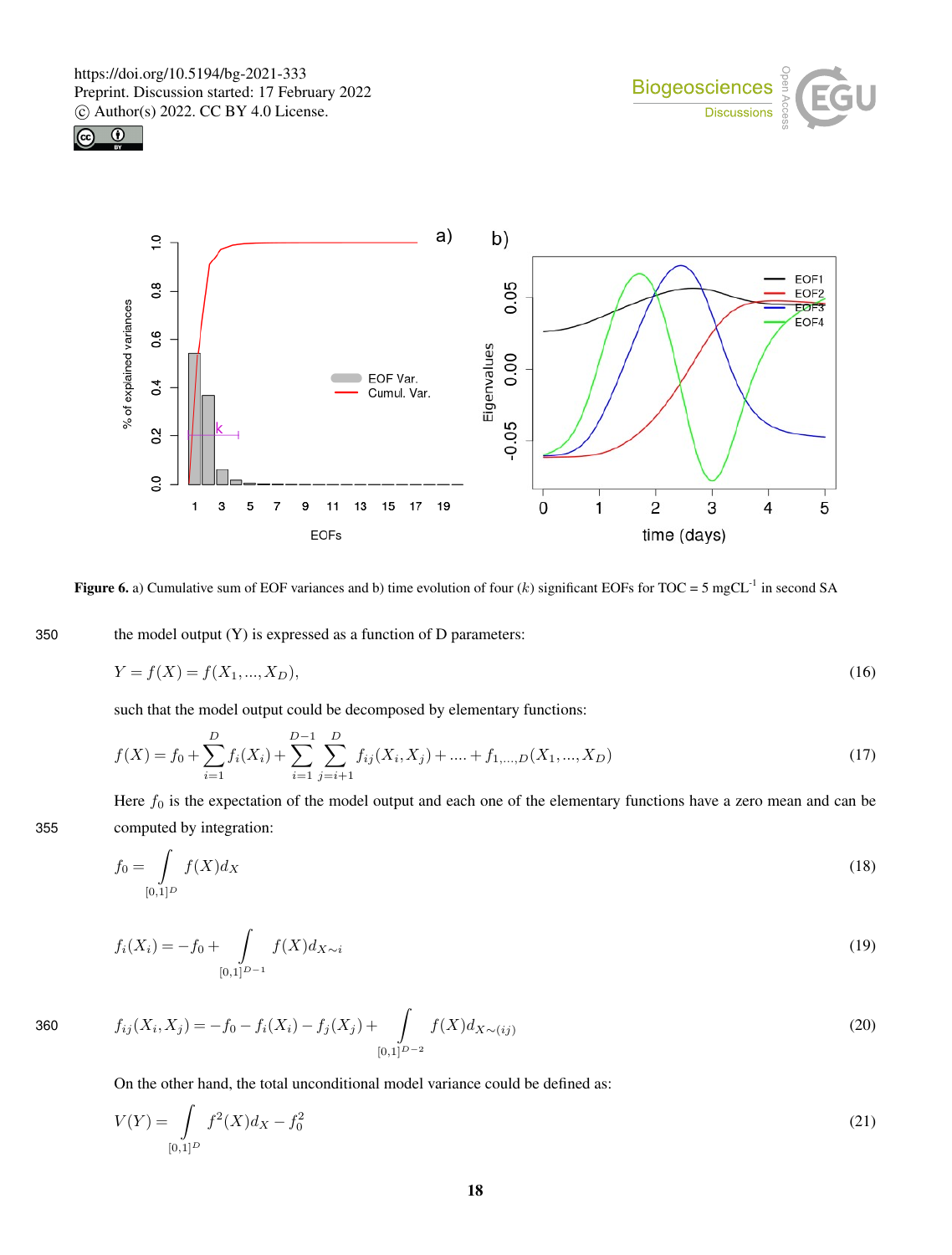



Thereby, the total unconditional variance of the model can be expressed as:

$$
V(Y) = \sum_{i=1}^{D} V_i(X_i) + \sum_{i=1}^{D-1} \sum_{j=i+1}^{D} V_{ij}(X_i, X_j) + \dots + V_{1,\dots,D}(X_1, \dots, X_D)
$$
\n(22)

365 where,  $V_i$  is the partial variance of the  $i_{th}$  parameter and  $V_{ij}$  is the interaction effect of the  $i_{th}$  and  $j_{th}$  parameters. The partial variance is calculated as:

$$
V_{i_1,\dots,i_s} = \int_0^1 \dots \int_0^1 f_{i_1,\dots,i_s}^2(X_{i_1},\dots,X_{i_s}) dX_{i_1},\dots,dX_{i_s}
$$
\n(23)

where  $s = 1, ..., D$  and  $f_i$  is an elementary function. Therefore, the first-order Sobol SA indices can be computed as follows:

$$
S_i = \frac{V_i}{V} \tag{24}
$$

 $S_i$  is also called as the "main effect" because it represents the contribution of a single input parameter i on the total variance. The total sensitivity index  $(S_T_i)$ , also called "global effect," is another index that represents the sum of the first-order index  $(S_i)$  and the effect of the interaction between the parameters and is calculated as follows:

$$
S_{Ti} = S_i + \sum_{j \neq i} S_{ij} + \dots \tag{25}
$$

375 here,  $S_{ij} = \frac{V_{ij}}{V}$  is called the "second-order index" and measures the interaction between a pair of parameters  $X_i$  and  $X_j$ . Therefore, the sum of second-order interactions of any parameter  $X_A$  with other parameters  $(X_B, ..., X_D)$  is considered to represent the second-order index of each parameter  $(S_2)$  as follows:

$$
S_{2,A} = \sum_{j} S_{Aj} \tag{26}
$$

Since the output of previous step is a matrix of *k* vectors corresponding to the *k* EOFs, the Sobol indices of parameters 380 are initially calculated *k* times for each EOF and then added while being weighted by the variance of the corresponding EOF.

The total computation time from step 1 to 5 is 12 h for each TOC case of the first SA, after using a parallel code in PYTHON and dividing the simulations in several groups to decrease the computational cost using 20 processors (Intel(R) Xeon(R) E5-2640 and frequency of 2.40GHz). The computation time is 3 h for each TOC case of the second 385 and third SA, which clearly demonstrates the gain in time compared with the first SA.

#### 3 Results

This section presents the results of the three Sobol SAs during a summer low-flow period. The influential parameters of each analysis are discussed in the following paragraphs.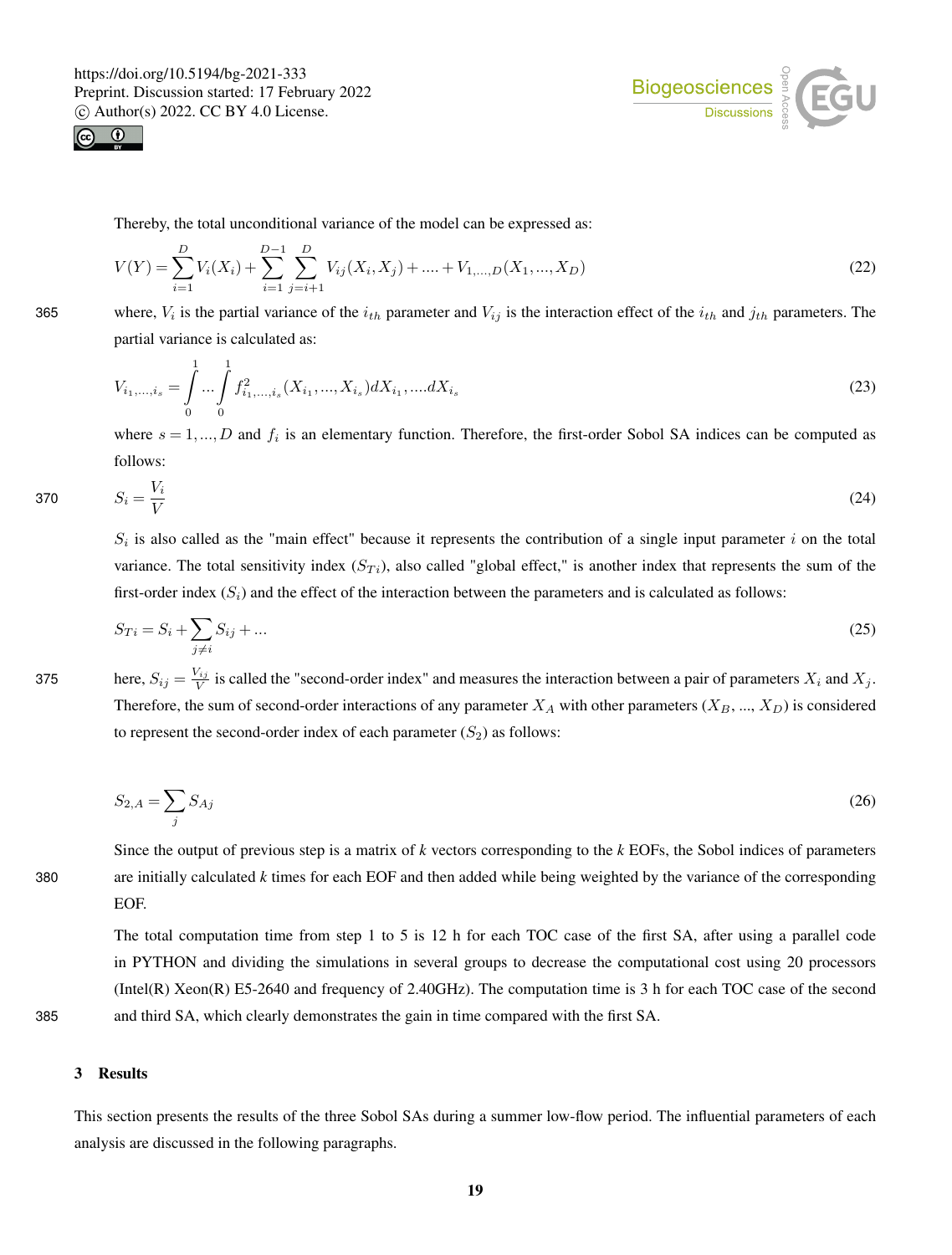



## 3.1 First SA: All parameters

Figure 7a presents the results of the Sobol SA method on  $TOC = 5 mgCL^{-1}$ . It is expressed by a bar plot of the total sensitivity  $(S_T)$ , first-order sensitivity  $(S_1)$ , and second-order sensitivity  $(S_2)$  indices of the parameters. The higher-order sensitivity indices are also calculated in terms of the difference between the total and the first- and second-order indices  $(S_T - S_1 - S_2)$ . The parameters are ranked based on their  $S_T$  and the most influential parameters are shown by the shaded area, which includes parameters constituting 95% of the total variance of the model output. However, this SA is conducted on different TOC values 395 of  $1-10$  mgCL $^{-1}$ , and therefore in order to summarize all of the results together, the evolution of the normalized total sensitivity indices  $(S_T^*)$  of the six most influential parameters with TOC is presented in Fig. 7b.



**Figure 7.** Sobol SA results of **first SA: All parameters** (a) Sobol SA results for  $TOC = 5$  mgCL<sup>-1</sup>; (b) Evolution of the normalized total sensitivity indices of the influential parameters with TOC

According to Fig. 7b, the three bacterial parameters of bacterial mortality rate  $(mort_{hb})$ , maximum bacterial growth rate  $(\mu_{max,hb})$ , and bacterial yield  $(Y_{hb})$  exert the most influence on DO evolution, and whatever the TOC concentration, they represent the majority of the model sensitivity. By increasing TOC, we observe a gradual decrease in the influence of  $mort_{hb}$ , 400 but an increase in the influence of  $Y_{hb}$ . This result obtained over the 45-day simulation period (Fig. 7) confirms the assumption made in the pre-analysis step (sec 2.4.1) regarding the overall dominance of bacterial parameters in long-term low-flow periods and is in accordance with the findings of the study by Wang et al. (2018), which was conducted over a 4-day simulation period.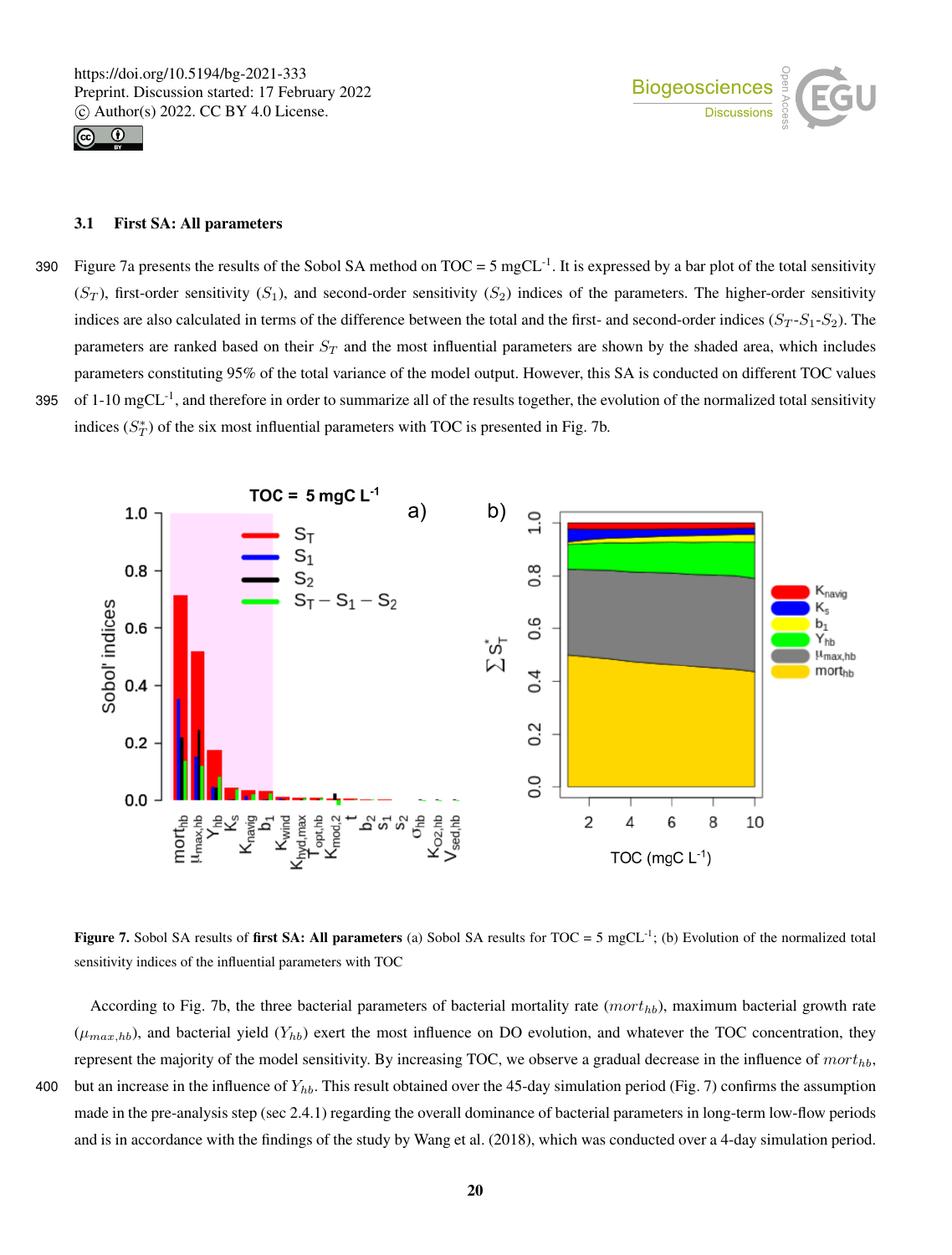





Figure 8. Results of (a) Second SA: Fixed high net growth; (b) Third SA: Fixed low net growth

Apart from the constant of navigation ( $K_{naviq}$ ), which is a physical parameter, the other two influential parameters ( $K_s$ ,  $b_1$ ) are OM-related parameters that were introduced in this study.  $K_s$  seems to be more important in lower TOC concentrations 405 compared to  $b_1$  whose influence increases in higher TOC concentrations.

On the other hand, these results confirm the assumptions made in the pre-analysis step that the dominant parameters tend to hide the influence of other parameters. Observing the second-order ( $S_2$ ) and higher-order sensitivity ( $S_T$ - $S_1$ - $S_2$ ) indices of  $mort_{hb}$ ,  $\mu_{max,hb}$  and  $Y_{hb}$  in Fig. 7a, very strong interactions can be highlighted between these parameters, i.e., a significant portion of their total sensitivity indices is due to their internal interactions. On the other hand,  $b_1$  and  $K_s$  also exert an influ-410 ence due to their higher-order interaction with these three parameters. Thus, in order to see what happens behind net growth parameters, and in order to observe the dominant parameters under two extreme conditions of high and low net growth rates, the second and third SAs are conducted by fixing the  $mort_{hb}$ ,  $\mu_{max,hb}$  parameters under the notion of net growth rate.

Moreover, the three OM parameters  $(t, s_1 \text{ and } s_2)$  are found to be non-influential, which means they can be excluded from SA by fixation in the second and third SA while calculating the variation ranges of BDOM and BPOM (Eq. (10)-(13)). Finally, the

415 inclusion of  $b_1$  among influential parameters out of the five OM parameters confirms the selection of the BDOM concentration instead of other OM components in the pre-analysis step.

21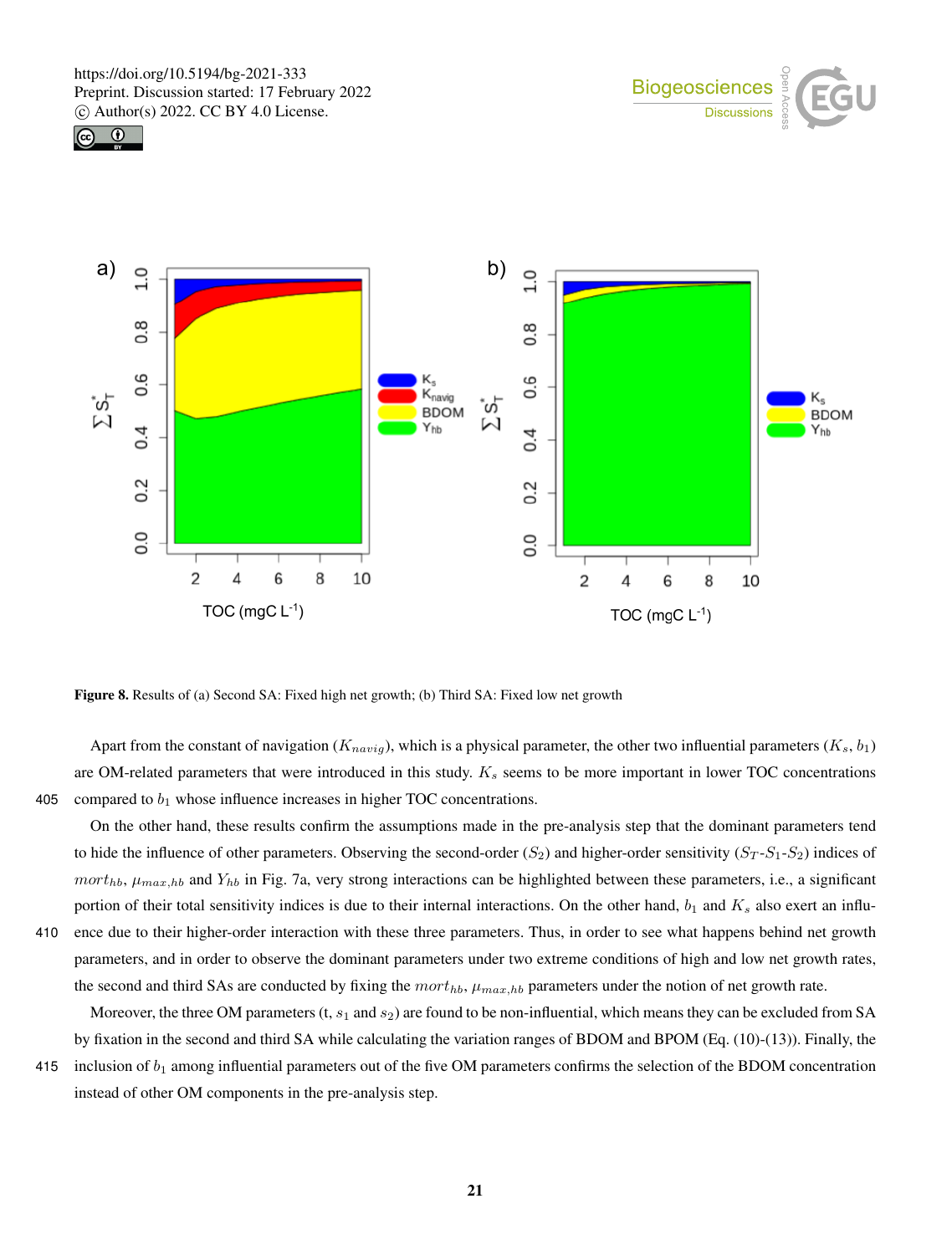



#### 3.2 Second SA: Fixed high net growth

Based on Fig. 8a which depicts the results of the second SA, it is shown that  $Y_{hb}$  and BDOM are the most influential parameters under high net growth rate conditions. This is due to the fact that the bacterial community manages to consume most of BDOM 420 under a high net growth condition and then at some point, BDOM becomes a limiting factor for their growth. This result confirms the assumption made in the pre-analysis that the influence of parameters other than net growth parameters will be displayed if they are studied under a high net growth condition. The other important parameters are  $K_{navig}$  and  $K_s$  whose influence is reduced by increased TOC. Moreover, very small interactions are observed between the parameters because almost all of their global influence stem from their main effects ( $S_T \approx S_1$  for each parameter), which once again confirms the previous 425 consideration that interactions are related to the effect of a varying net growth rate.

#### 3.3 Third SA: Fixed low net growth

The results of the third SA (Fig. 8b) reveal that  $Y_{hb}$  is a predominantly influential parameter under a low net growth rate condition across all TOC concentrations. This is due to the fact that the bacterial community hardly grows at all and therefore BDOM is not a limiting factor for bacterial growth as there is not enough bacterial activity under a low net growth rate 430 condition. This result verifies the assumption made in the second SA by displaying all previous influential parameters except  $Y_{hb}$  as non-influential.

In observing the role of BDOM, we conclude that by increasing the net growth rate, the influence of BDOM increases. Here, we need to highlight that the actual upper limit of net growth is 0.11/h (Wang et al., 2018) compared to the current value of 0.05/h because the upper limit of  $\mu_{max,hb}$  is reduced in Table 1 in order to prevent complete DO depletion of simulations that 435 occur due to the combination of extreme values in Sobol sampling. Therefore, it can be envisaged that BDOM may have a

greater influence under the actual range of net growth rate.

# 3.4 The most influential parameters during a summer low-flow period

This study confirms that over a 45-day summer low-flow period and whatever the TOC concentration (first SA), the bacterial net growth rates represented by  $mort_{hb}$ ,  $\mu_{max,hb}$  and  $Y_{hb}$  are predominant and have the most influence on the DO evolution. 440 On the other hand, since a significant portion of the total sensitivities of the bacterial parameters arise from inter-parameter interactions, by fixing both the  $mort_{hb}$  and  $\mu_{max,hb}$  under the concept of a fixed net growth rate once at a maximum value to prohibit their interactions with other parameters (second SA) and by studying the river over a shorter period of 5 days, BDOM and  $Y_{hb}$  appear to be influential parameters as well. It highlights the importance of a proper characterisation of BDOM during summer low flow periods, when heterotrophic respiration is at its highest level due to a high water temperature. This illustrates

445 that BDOM is the most influential fraction of the total organic matter entering a river system from its boundary conditions.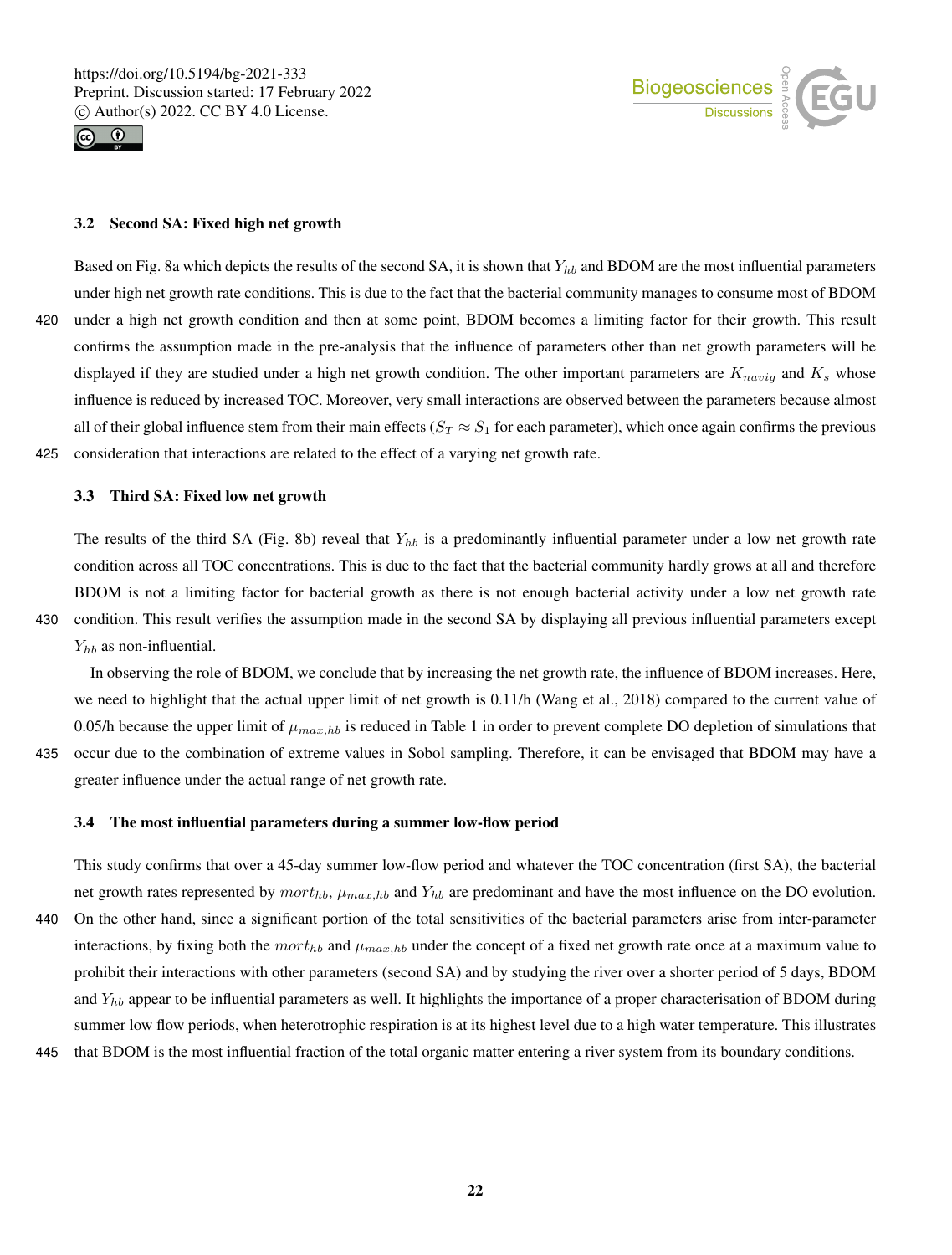



# 4 Discussion

The results of this study highlight the importance of having a better knowledge of i) organic matter outflow from boundary conditions during low flow, and ii) in particular of its biodegradable portion (BDOM), iii) in addition to bacterial physiology for water quality modeling at low flow. Therefore, these results can be expected to have the following consequences on data 450 assimilation and water quality monitoring in urban areas:

# 4.1 Consequences of the results on data assimilation (DA) strategy

Inclusion of BDOM and other influential parameters from this study in data assimilation tools is crucial for improving their performance at low flow. Despite its early development in freshwater sciences, the usage of assimilation techniques remain limited among the scientific community (Cho et al., 2020; Wang et al., 2021). Since the 1970's, implementations of assimilation 455 techniques switched from extended Kalman filter (EKF) (Beck and Young, 1976; Beck, 1978; Bowles and Grenney, 1978; Cosby and Hornberger, 1984; Whitehead and Hornberger, 1984; Pastres et al., 2003; Mao et al., 2009) to ensemble Kalman filter (EnKF) (Beck and Halfon, 1991; Huang et al., 2013; Kim et al., 2014; Page et al., 2018; Zhang et al., 2020; Loos et al., 2020), which remains today the most popular assimilation method (Carrassi et al., 2018; Cho et al., 2020) that mostly focuses on phytoplankton dynamics in rivers and lakes or situations other than a low flow where DO is the state-variable.

- 460 On the other hand, in the first application of a particle filter for data assimilation in limnology using ProSe-PA software to study a dry year (Wang et al., 2019; Wang, 2019; Wang et al., 2021), mismatches were found between simulations and observation data in low-flow periods. This is due to the degeneracy effect of the low flow data assimilation tool which cannot reach oxygen concentrations as low as those observed in the natural environment and it is considered to be due to insufficient biodegradable organic matter loading in the model caused by underestimated BDOM inputs to the Seine river (Wang et al.,
- 465 2021). Therefore, we propose the incorporation of BDOM (the most influential OM-related parameter through the  $b_1$  parameter) as a new component of the particle filter implemented in ProSe-PA to facilitate its estimation and consequently improve the simulation results. Consistent with the results of the second and third SA, it would be appropriate to fix one or both of the  $mort_{hb}$  and  $\mu_{max,hb}$  parameters in order to decrease the parameter interactions and thereby better characterize the distribution of BDOM and other model parameters under low flow. In addition, to facilitate the inclusion of BDOM in any data assimilation
- 470 tool, it is necessary to explicitly include the model of OM sharing (Fig.2) as part of the software, which will read TOC as an input data from now on.

Moreover, BDOM from each organic matter source (tributary river, WWTP, and CSO) should be independently represented in the DA scheme due to its distinct role and contribution of organic matter in urban rivers (Servais and Garnier, 1993; Seidl et al., 1998b). The fact that the effluents from WWTP and CSO contain large bacteria which have significantly different

475 physiological properties than the small autochtonous ones (Garnier et al., 1992; Servais and Garnier, 1993) also advocate for the identification of input data following the three aforementioned pools. To represent the contrasted concentrations of bacteria upstream and downstream metropolis such as Paris urban area, two bacterial communities should be taken into account in the forward model. A strategy consisting of reducing the degree of freedom of the mathematical problem should also be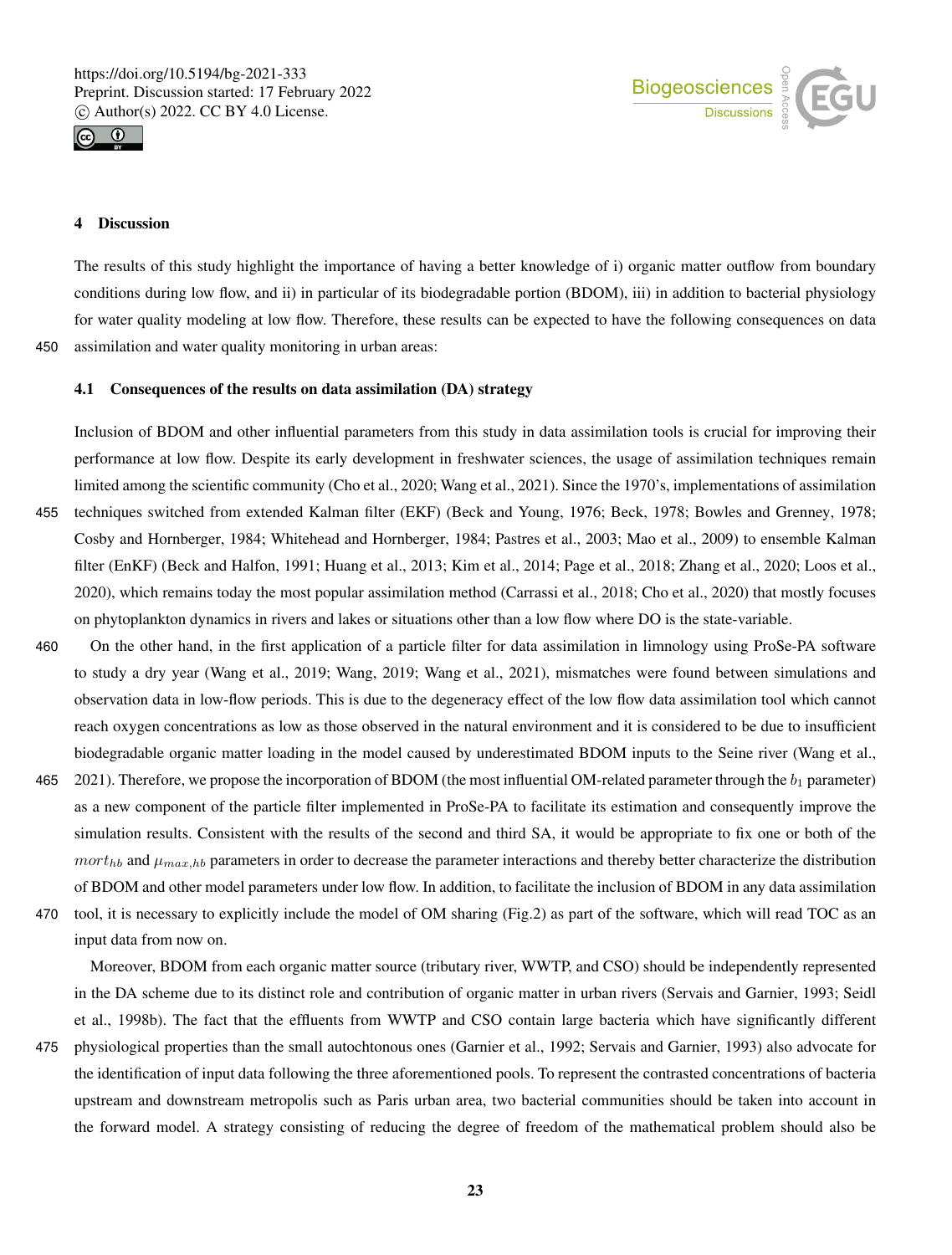



implemented in the DA framework such as fixing a few parameters values of each community, for instance, their growth and 480 mortality rates assuming that the net growth of small bacteria is slow while that of large bacteria is fast.

## 4.2 Consequences of the results on water quality monitoring in urban areas

The results of this study suggest the implementation of a densified (optimally designed) water quality monitoring system using high-frequency sensors to measure the pertinent information necessary for improving the model uncertainties and monitoring of the river metabolism at low flow. In addition, these results propose regular monitoring of bacterial populations to detect 485 any potential bacterial community shift following infrastructure developments in WWTP and transient events such as CSO. Therefore, continuous monitoring is essential for overall ecosystem management and for studies of human impacts (Beaulieu et al., 2013).

#### 4.2.1 How to densify the urban monitoring networks?

Considering the importance of the contribution of organic matter from boundary conditions during low-flow periods, we pro-490 pose the establishment of monitoring stations within a denser monitoring network capable of characterizing the upstream tributary rivers and the outflow of anthropogenic sources such as WWTP and CSO because an appropriate spatial resolution (Polus et al., 2010) and consideration of point and non-point pollution sources (Dixon et al., 1999; Do et al., 2012) is necessary in the design of monitoring networks. Ouyang (2005) used principal component analysis (PCA) to identify the necessary locations for establishing a new station or removal of previous stations in addition to specifying DOM and TOC among the main 495 important variables that should be monitored.

This new constraint on the development and densification of monitoring networks is in addition to the classically proposed pragmatic criteria such as the (i) existence of pollution sources and variability in water quality between the existing monitoring stations, (ii) infrastructure for ease of accessibility to the station, and (iii) the location of tributaries to the system (Chilundo et al., 2008; Anvari et al., 2009) and less frequently the spatial variability of processes (Polus et al., 2010). Meanwhile, Strobl 500 et al. (2006) have considered the information on land use such as point and non-point outflow sources and the watershed soil characteristics, hydrology, and topography in order to select the monitoring points; generally, there is no correlation between the size and the number of monitoring stations (Nguyen et al., 2019). Another practical way is to observe the discontinuities or jumps in DO profiles obtained from modeling software, which may help in determining the location of monitoring stations.

#### 4.2.2 How important are high-frequency data in water quality modeling?

505 We propose the collection of high-frequency BDOM data from boundary conditions as being indispensable in improving the model uncertainties and detecting the concentration peaks. Indeed, the hydro-biogeochemical processes take place on different time scales ranging from minutes and hours to weeks and months (Tomlinson and Carlo, 2003; Vilmin et al., 2018). In order to be able to study both the trajectories of the systems (long term) (Flipo et al., 2021) and the transient events such as storm overflows, it is necessary to maintain high frequency monitoring networks over time. Such networks allow us to follow the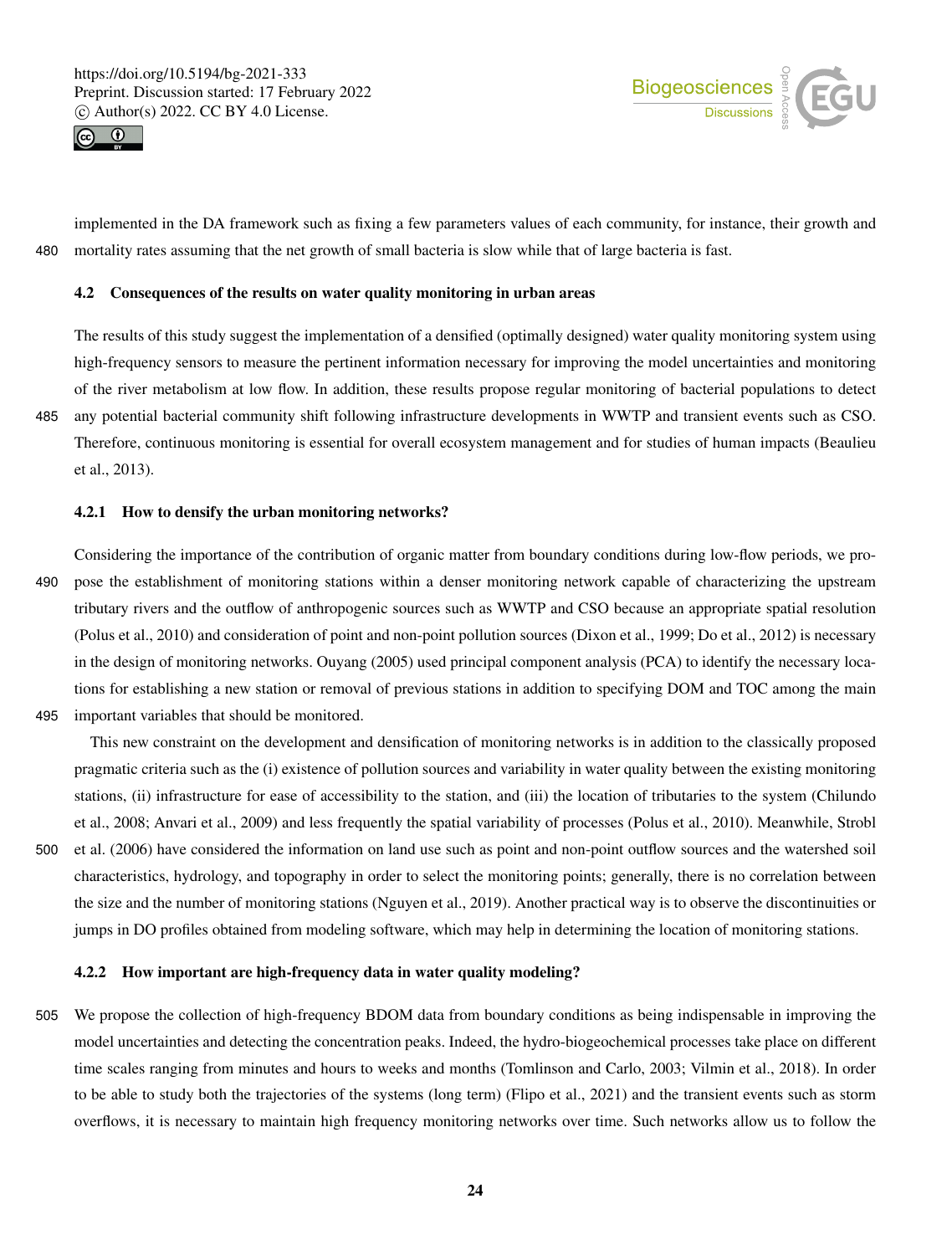



- 510 influence of WWTP discharges and also the influence of storm overflows which provoke longitudinal decreases of downstream  $O_2$  due to the direct relation between bacterial respiration and the increase of the BDOM (Stanley et al., 2012). Therefore, the conventional sampling campaigns followed by incubation experiments (Servais et al., 1995) for determining BDOM cannot meet the need for models and water managers. Thus, the sampling frequency should be set according to the variability of the desired variable.
- 515 However, the operational and economic aspects of any monitoring system should be optimized so as to keep the costs at a minimum while meeting the monitoring requirements (Dixon and Chiswell, 1996; Camara et al., 2020). Therefore, optimal or minimum sampling frequencies have been suggested for different water quality variables depending on the presence of outflows and their corresponding contribution to the river, the degree of acceptable uncertainty in the model, the monitoring goals, and the variability of the target variable itself (Chappell et al., 2017; Vilmin et al., 2018).

#### 520 4.2.3 Monitoring of bacterial communities is necessary for detection of community shift

Considering the results of this study, which introduce several bacterial parameters (mortality and growth rates, yield) as having the most influence on DO evolution, we propose the implementation of regular bacterial community sampling campaigns in order to provide updated information on the physiological properties of bacterial communities in the case of an autochtonous community shift and modifications of waste water treatment processes. Samples should thus be taken in river waters upstream 525 from the major urban areas, and in the effluents of major WWTPs and CSOs. This issue arises because, on the one hand, rivers are highly sensitive to urban outflows at low flow (Seidl et al., 1998a; Huang et al., 2017) due to their low diluation capacity and, on the other hand, because with the construction of a new WWTP or any infrastructure development inside a WWTP as well as following transient events such as overflow from a CSO, the outflow quality changes in terms of bacteria, DOM, and BDOM concentrations (Servais and Garnier, 1993; Seidl et al., 1998b). As a result, this induces potential shifts in the bacterial

- 530 community, which have been found to be related to DOC source and its biodegradability (Hullar et al., 2006; Crump et al., 2003) such that an increase in BDOM is considered to increase the diversity of bacterial populations (Landa et al., 2013); therefore, one could recommend the need for regular reassessment of the influential bacterial parameters (Even et al., 2004). Wang et al. (2019); Wang (2019); Wang et al. (2021) have also considered the lack of information on heterotrophic bacterial communities as another source of mismatch in modeling at low flow. Indeed, here we can propose that the sampling frequency
- 535 in the monitoring stations must now be considered not only according to the temporal variability of the variable of interest, but also according to the possible successions of species. Moreover, such updated data on bacterial communities would also help in narrowing down the variation ranges of the parameters, which would improve water quality model performances, especially of data assimilation softwares.

Finally, we believe that once a water quality model capable of data assimilation is validated and its uncertainties are suitably 540 reduced, it can provide acceptable estimates of water quality variables in periods when monitoring is not possible or at locations where accessibility is an issue (Reis et al., 2015; Jiang et al., 2020). The coupling between water quality monitoring networks and particle filter modeling softwares will lead to a very powerful generation of water quality spatio-temporal interpolators that will be able to estimate water quality state indicators with a unpreceeded resolution and accuracy. In other words, if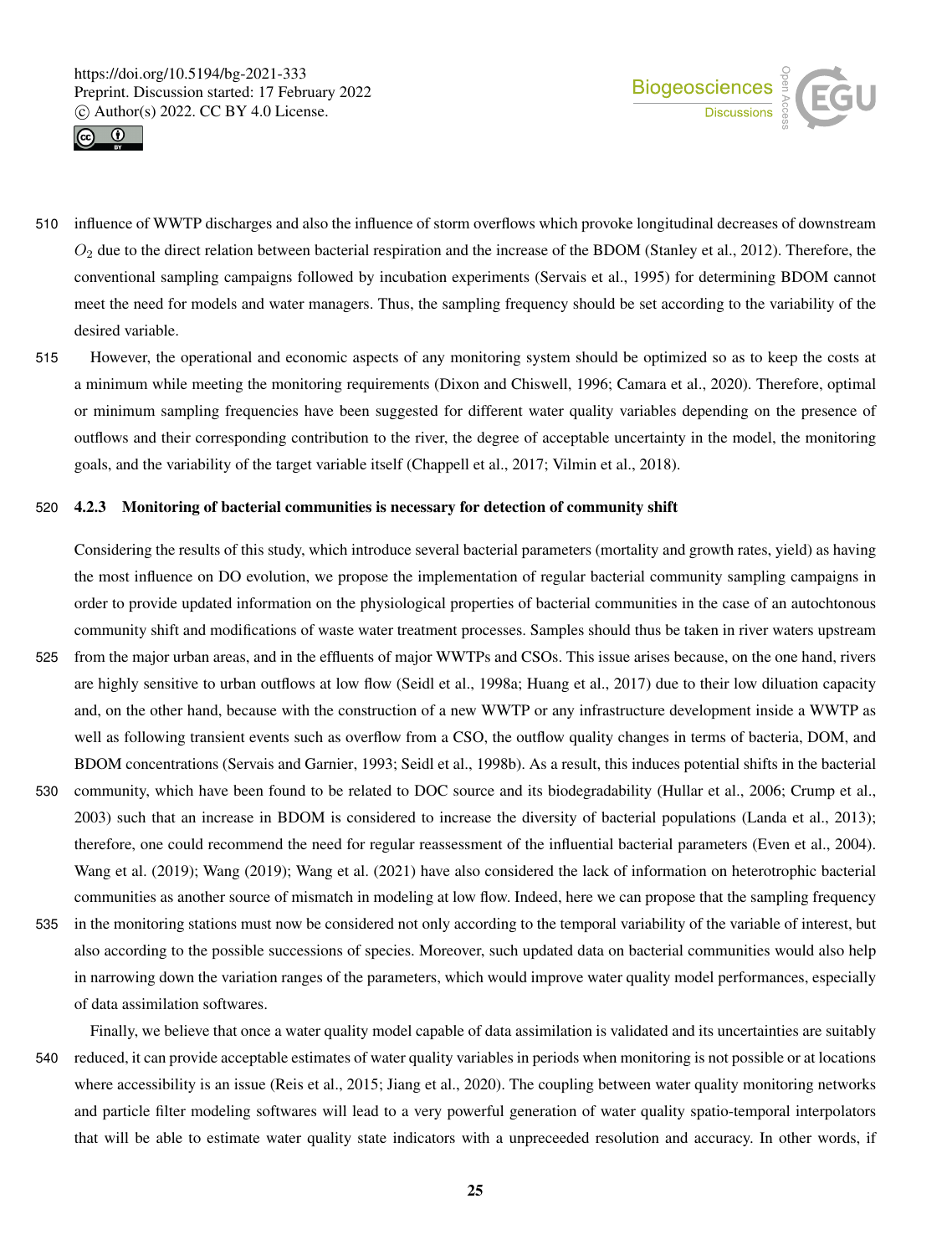



the approach followed by PIREN-Seine (https://www.piren-seine.fr/en) research program since its beginnings has shown all 545 its power (Carré et al., 2021) via the determination of the properties of the species communities by laboratory incubation experiments (Servais et al., 1995), it appears today that the coupling between measurement networks and modeling makes it possible to approach the functioning of the systems in a more dynamic way by the identification of the communities parameters that vary with time (Wang et al., 2021). This would lay the foundation for using the model in forecast studies (Park et al., 2020) and for assessing different river management strategies (Reis et al., 2015).

#### 550 5 Conclusions

The objective of this work was to investigate the role of organic matter loadings to river systems and the physiology of bacteria in river metabolism during a summer non-bloom low-flow period. New parameters were introduced to account for repartition and degradation of OM. Then, the sensitivity of the C-RIVE model was analyzed against the newly introduced and the already existing model parameters. The following conclusions can be drawn from this study:

- 555 First, the Sobol sensitivity analysis method proved very efficient in the identification of influential parameters on DO evolution in the C-RIVE model. Then, by fixing the interaction-inducing parameters, the influence of other parameters was assessed;
- The net growth rate of bacteria composed of their maximum growth rate  $(\mu_{max,hb})$  and mortality rate  $(mort_{hb})$  is the most important parameter under different TOC concentrations; therefore, it is essential to have a better estimation of the 560 variation ranges of the growth and mortality rates of bacterial communities;
	- Model response is very sensitive to the biodegradable share of DOM (BDOM) contributed by the boundary conditions. The effect of this parameter prevails at higher net growth rates occurring during summer low-flow periods when the organic matter attributable to human pressure is abundant in the river;
	- The river metabolism is dominated by bacterial activity at low flow during summer non-bloom periods;
- 565 Water quality monitoring networks should be densified to encompass all important BDOM contributing boundary conditions. BDOM data should be collected at high frequency;
	- More frequent sampling of autochtonous bacteria communities upstream and downstream of major urban areas and in majors WWTP and CSO effluents will be of considerable interest to validate time varying parameter values estimated by data assimilation frameworks;
- 570 The results of this study provide us with a list of influential and non-influential parameters. The latter can be fixed at their average or preferred value as per the literature, and the former can be introduced to the data assimilation tools in order to estimate their temporal evolution thanks to the high-frequency data observed, such as DO.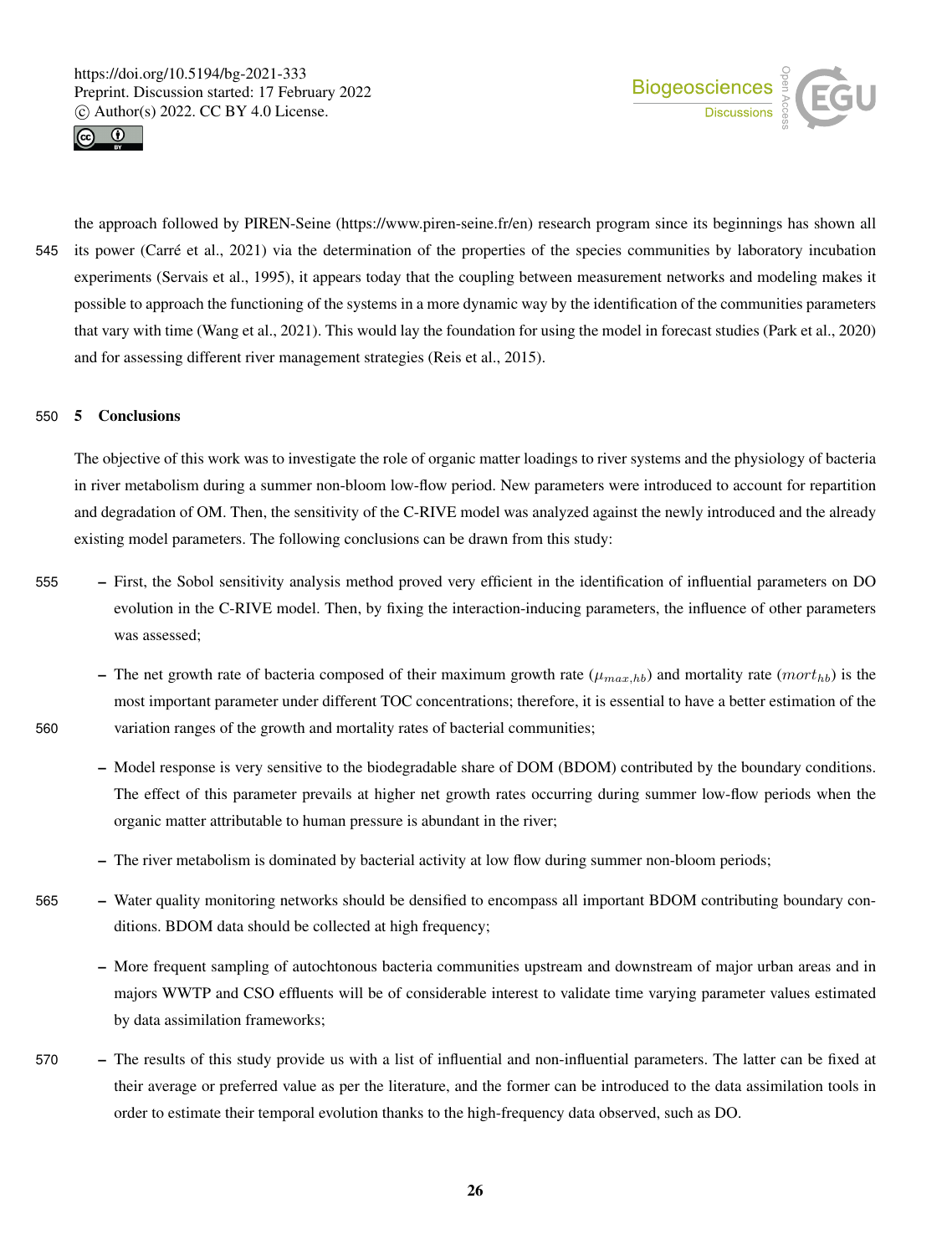



*Code availability.* Name of software : C-RIVE Contact address: nicolas.flipo@mines-paristech.fr 575 Year first available: 2019 Program language: ANSI C Operating system: Linux Software access: Deposit in progress

Availability and cost: Open source

580 Licence: Eclipse public licence under discussion

*Author contributions.* The author contributions are as follows:

The calculations were designed by Masihullah Hasanyar, Thomas Romary and Shuaitao Wang;

The calculations were executed by Masihullah Hasanyar;

The results were analyzed by all authors;

585 The first draft of the article was drafted by Masihullah Hasanyar, and then it was revised and corrected by all authors; And finally Nicolas Flipo did the search for funding;

*Competing interests.* This work is a contribution to the PIREN-SEINE research program, part of the french Long-Term Socio-Ecological Research (LTSER) site "Zones Ateliers Seine". The authors would like to thank SIAAP and SEDIF for their collaboration and we declare that there are no known conflicts of interest associated with this work and there has been no significant financial support for this study that 590 could have influenced its outcome. The authors alone are responsible for the content and writing of this article.

*Acknowledgements.* This work is a contribution to the PIREN-SEINE research program, part of the french Long-Term Socio-Ecological Research (LTSER) site "Zones Ateliers Seine."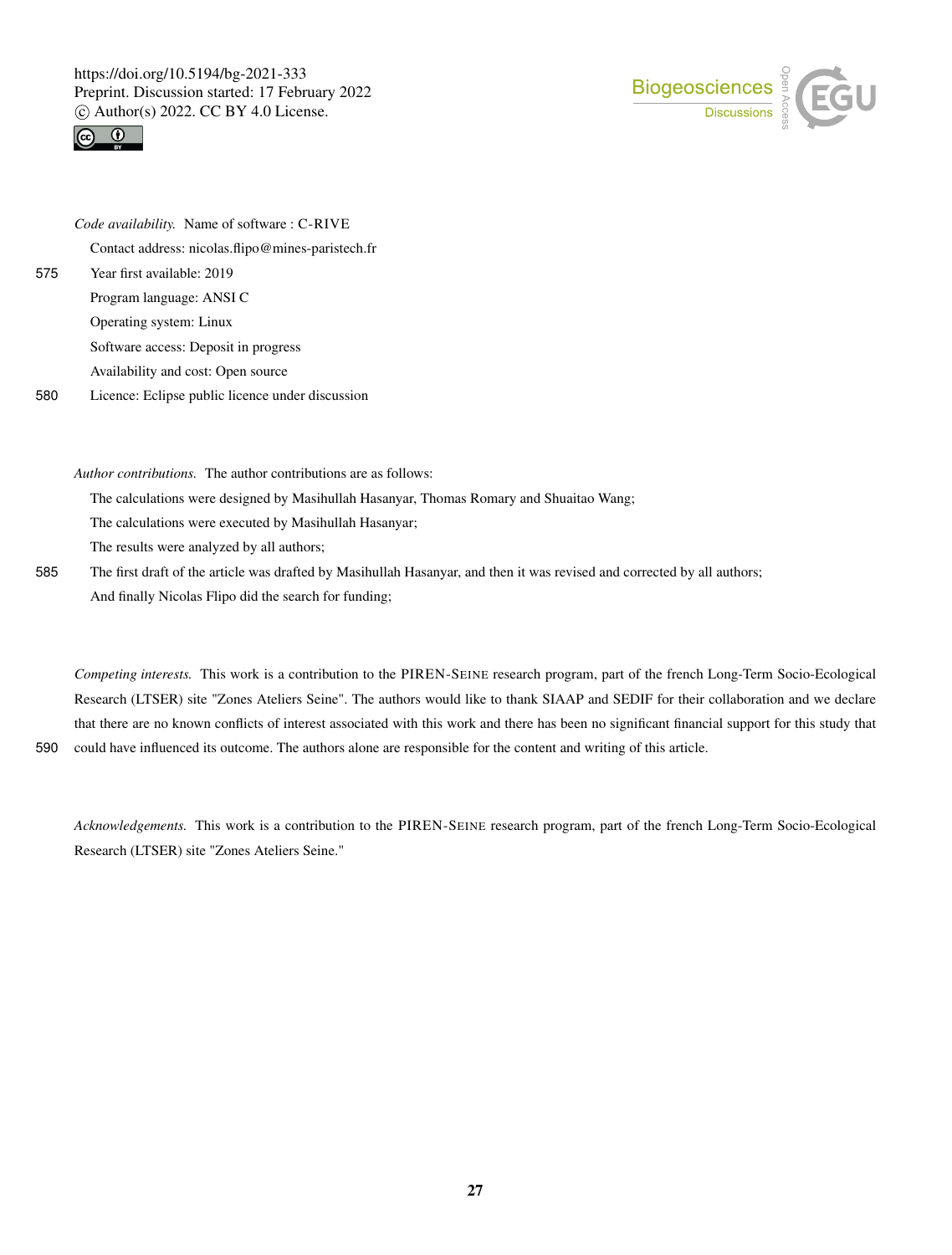



#### References

- Anvari, A., Reyes, J. D., Esmaeilzadeh, E., Jarvandi, A., Langley, N., and Navia, K. R.: Designing an Automated Water Quality 595 Monitoring System for West and Rhode Rivers, in: 2009 Systems and Information Engineering Design Symposium, pp. 131–136, https://doi.org/10.1109/SIEDS.2009.5166167, 2009.
	- Bailey, R. T. and Ahmadi, M.: Spatial and Temporal Variability of In-Stream Water Quality Parameter Influence on Dissolved Oxygen and Nitrate within a Regional Stream Network, Ecological Modelling, 277, 87–96, https://doi.org/10.1016/j.ecolmodel.2014.01.015, 2014.

Beaulieu, J. J., Arango, C. P., Balz, D. A., and Shuster, W. D.: Continuous Monitoring Reveals Multiple Controls on Ecosystem Metabolism 600 in a Suburban Stream, Freshwater Biology, 58, 918–937, https://doi.org/10.1111/fwb.12097, 2013.

Beck, M.: Random signal analysis in an environmental sciences problem, Applied Mathematical Modelling, 2, 23–29, https://doi.org/10.1016/0307-904X(78)90032-X, 1978.

Beck, M. and Halfon, E.: Uncertainty, identifiability and the propagation of prediction errors: A case study of lake ontario, Journal of Forecasting, 10, 135–161, https://doi.org/10.1002/for.3980100109, 1991.

- 605 Beck, M. and Young, P.: Systematic identification of DO-BOD model structure, Jnl. of Env. Eng. Division , American Society of Civil Engineers, 102, 909–927, 1976.
	- Billen, G.: Protein Degradation in Aquatic Environments, in: Microbial Enzymes in Aquatic Environments, edited by Brock, T. D. and Chróst, R. J., pp. 123–143, Springer New York, New York, NY, https://doi.org/10.1007/978-1-4612-3090-8\_7, 1991.

Billen, G., Lancelot, C., Becker, E., and Servais, P.: Modelling Microbial Processes (Phyto- and Bacterioplankton) in the Schelde Estuary,

610 Hydrobiological Bulletin, 22, 43–55, https://doi.org/10.1007/BF02256781, 1988.

Billen, G., Garnier, J., and Hanset', P.: Modelling Phytoplankton Development in Whole Drainage Networks: The RIVERSTRAHLER Model Applied to the Seine River System, Hydrobiologia, 289, 119–137, https://doi.org/10.1007/BF00007414, 1994.

Billen, G., Garnier, J., Ficht, A., and Cun, C.: Modeling the Response of Water Quality in the Seine River Estuary to Human Activity in Its Watershed over the Last 50 Years, Estuaries, 24, 977, https://doi.org/10.2307/1353011, 2001.

- 615 Boudreau, B. P.: Diagenetic Models and Their Implementation, vol. 134, Springer, 1997.
	- Bowles, D. and Grenney, W.: Steady state river quality modeling by sequential extended Kalman filters, Water Resources Research, 14, 84–96, https://doi.org/10.1029/WR014i001p00084, 1978.
		- Brookes, V. J., Jordan, D., Davis, S., Ward, M. P., and Heller, J.: Saltelli Global Sensitivity Analysis and Simulation Modelling to Identify Intervention Strategies to Reduce the Prevalence of Escherichia Coli O157 Contaminated Beef Carcasses, PLoS One, 10, 1–22,
- 620 https://doi.org/10.1371/journal.pone.0146016, 2015.
	- Camara, M., Jamil, N. R., Abdullah, A. F. B., binti Hashim, R., and Aliyu, A. G.: Economic and Efficiency Based Optimisation of Water Quality Monitoring Network for Land Use Impact Assessment, Science of The Total Environment, 737, 139 800, https://doi.org/10.1016/j.scitotenv.2020.139800, 2020.

Carrassi, A., Bocquet, M., Bertino, L., and Evensen, G.: Data assimilation in the geosciences: An overview of methods, issues, and perspec-625 tives, Wiley Interdisciplinary Reviews: Climate Change, 9, e535, https://doi.org/10.1002/wcc.535, 2018.

Carré, C., Meybeck, M., Garnier, J., Chong, N., Deroubaix, J.-F., Flipo, N., Goutte, A., Le Pichon, C., Seguin, L., and Tournebize, J.: The Seine River Basin, vol. 90 of *Handbook of Environmental Chemistry*, chap. River Basin Visions: Tools and Approaches from Yesterday to Tomorrow, pp. 381–414, Springer, Cham, Switzerland, https://doi.org/10.1007/698\_2019\_438, 2021.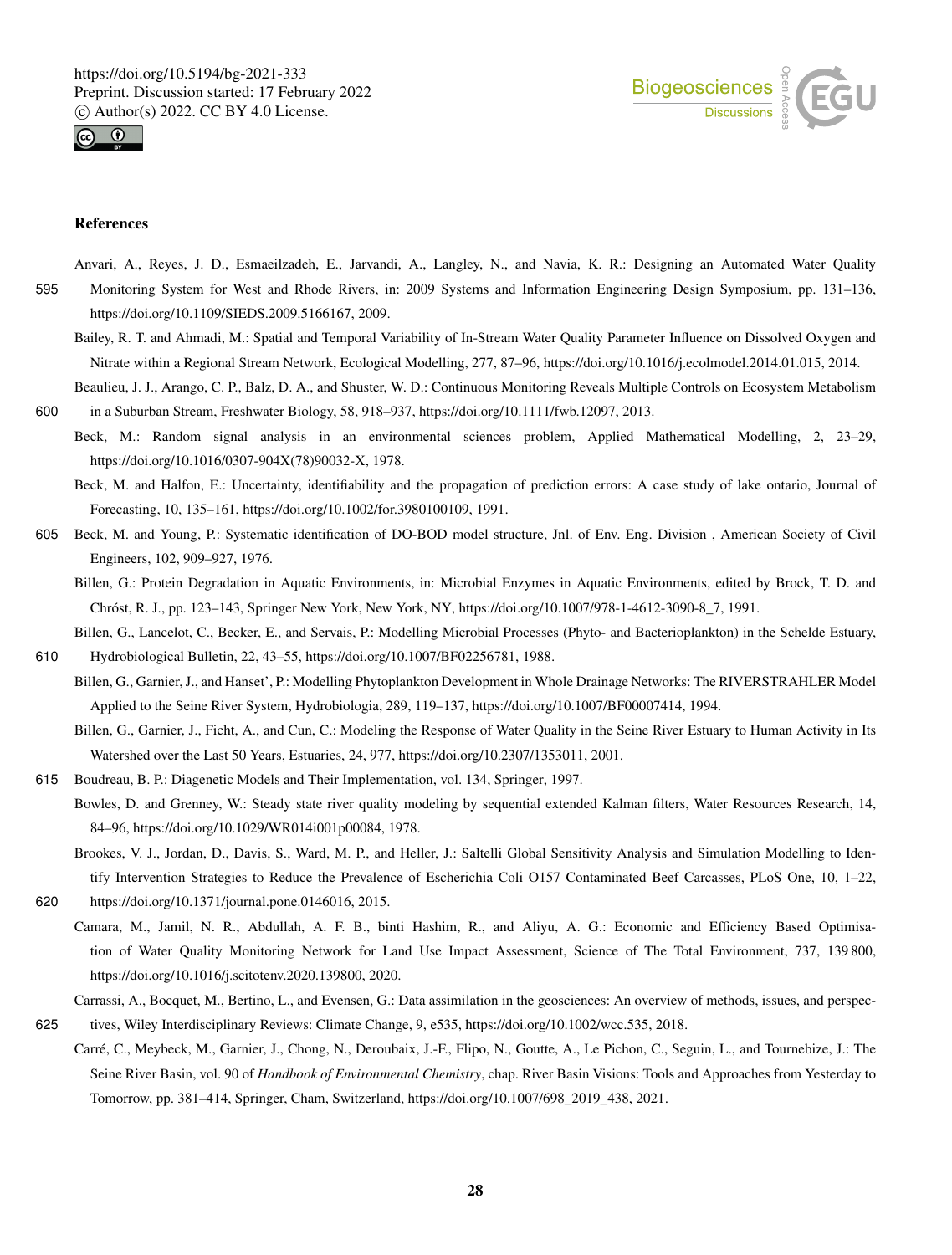



- Chappell, N. A., Jones, T. D., and Tych, W.: Sampling Frequency for Water Quality Variables in Streams: Systems Analysis to Quantify 630 Minimum Monitoring Rates, Water Research, 123, 49–57, https://doi.org/10.1016/j.watres.2017.06.047, 2017.
	- Chilundo, M., Kelderman, P., and O´keeffe, J. H.: Design of a Water Quality Monitoring Network for the Limpopo River Basin in Mozambique, Physics and Chemistry of the Earth, Parts A/B/C, 33, 655–665, https://doi.org/10.1016/j.pce.2008.06.055, 2008.
		- Cho, K. H., Pachepsky, Y., Ligaray, M., Kwon, Y., and Kim, K. H.: Data Assimilation in Surface Water Quality Modeling: A Review, Water Research, 186, 116 307, https://doi.org/10.1016/j.watres.2020.116307, 2020.
- 635 Cosby, B. and Hornberger, G.: Identification of photosynthesis-light models for aquatic systems I. Theory and simulations, Ecological Modelling, 23, 1–24, https://doi.org/10.1016/0304-3800(84)90116-9, 1984.
	- Cox, B.: A Review of Currently Available In-Stream Water-Quality Models and Their Applicability for Simulating Dissolved Oxygen in Lowland Rivers, The Science of The Total Environment, 314-316, 335–377, https://doi.org/10.1016/S0048-9697(03)00063-9, 2003.
- Crump, B. C., Kling, G. W., Bahr, M., and Hobbie, J. E.: Bacterioplankton Community Shifts in an Arctic Lake Correlate with Seasonal 640 Changes in Organic Matter Source, Applied and Environmental Microbiology, 69, 2253–2268, https://doi.org/10.1128/AEM.69.4.2253- 2268.2003, 2003.
	- Demars, B., Thompson, J., and Manson, J.: Stream Metabolism and the Open Diel Oxygen Method: Principles, Practice, and Perspectives, Limnology and Oceanography: Methods, 13, 356–374, https://doi.org/10.1002/lom3.10030, 2015.

Dixon, W. and Chiswell, B.: Review of Aquatic Monitoring Program Design, Water Research, 30, 1935–1948, https://doi.org/10.1016/0043- 645 1354(96)00087-5, 1996.

- Dixon, W., Smyth, G. K., and Chiswell, B.: Optimized Selection of River Sampling Sites, Water Research, 33, 971–978, https://doi.org/10.1016/S0043-1354(98)00289-9, 1999.
	- Do, H. T., Lo, S.-L., Chiueh, P.-T., and Phan Thi, L. A.: Design of Sampling Locations for Mountainous River Monitoring, Environmental Modelling & Software, 27-28, 62–70, https://doi.org/10.1016/j.envsoft.2011.09.007, 2012.
- 650 Escoffier, N., Bensoussan, N., Vilmin, L., Flipo, N., Rocher, V., David, A., Métivier, F., and Groleau, A.: Estimating Ecosystem Metabolism from Continuous Multi-Sensor Measurements in the Seine River, Environ Sci Pollut Res, 25, 23 451–23 467, https://doi.org/10.1007/s11356-016-7096-0, 2018.
	- Even, S., Poulin, M., Garnier, J., Billen, G., Servais, P., Chesterikoff, A., and Coste, M.: River Ecosystem Modelling: Application of the PROSE Model to the Seine River (France), Hydrobiologia, 373, 27–45, https://doi.org/10.1023/A:1017045522336, 1998.
- 655 Even, S., Poulin, M., Mouchel, J.-M., Seidl, M., and Servais, P.: Modelling Oxygen Deficits in the Seine River Downstream of Combined Sewer Overflows, Ecological Modelling, 173, 177–196, https://doi.org/10.1016/j.ecolmodel.2003.08.019, 2004.
	- Even, S., Mouchel, J. M., Servais, P., Flipo, N., Poulin, M., Blanc, S., Chabanel, M., and Paffoni, C.: Modeling the impacts of Combined Sewer Overflows on the river Seine water quality, Science of The Total Environment, 375, 140–151, https://doi.org/10.1016/j.scitotenv.2006.12.007, 2007.
- 660 Flipo, N.: Modélisation intégrée des transferts d'azote dans les aquifères et les rivières : Application au bassin du Grand Morin, Ph.D. thesis, CIG, 2005.
	- Flipo, N., Even, S., Poulin, M., Tusseau-Vuillemin, M.-H., Ameziane, T., and Dauta, A.: Biogeochemical Modelling at the River Scale: Plankton and Periphyton Dynamics: Grand Morin Case Study, France, Ecological Modelling, 176, 333–347, https://doi.org/10.1016/j.ecolmodel.2004.01.012, 2004.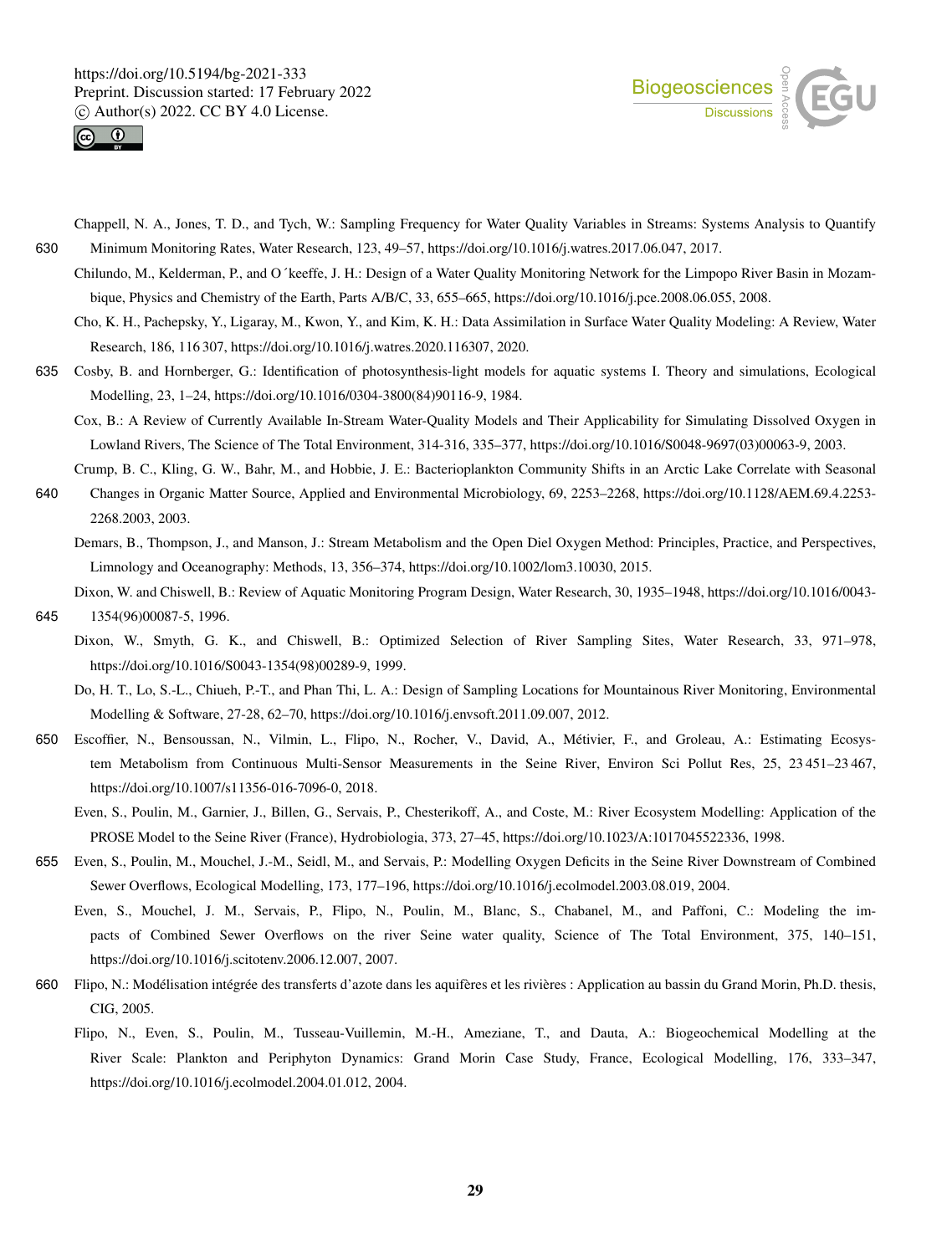



- 665 Flipo, N., Rabouille, C., Poulin, M., Even, S., Tusseau-Vuillemin, M.-H., and Lalande, M.: Primary Production in Headwater Streams of the Seine Basin: The Grand Morin River Case Study, Science of The Total Environment, 375, 98–109, https://doi.org/10.1016/j.scitotenv.2006.12.015, 2007.
	- Flipo, N., Lestel, L., Labadie, P., Meybeck, M., and Garnier, J.: The Seine River Basin, vol. 90 of *Handbook of Environmental Chemistry*, chap. Trajectories of the Seine River Basin, pp. 1–28, Springer, Cham, Switzerland, https://doi.org/10.1007/698\_2019\_437, 2021.
- 670 Garnier, J. and Benest, D.: Seasonal Coupling between Phyto- and Bacterioplankton in a Sand Pit Lake (Creteil Lake, France), Hydrobiologia, 207, 71–77, 1990.
	- Garnier, J., Billen, G., Servais, P., and Servais, P.: Physiological Characteristics and Ecological Role of Small and Large Sized Bacteria in a Polluted River (Seine River, France), Arch. Hydrobiol. Beih., 37, 83–94, 1992.
	- Garnier, J., Billen, G., and Coste, M.: Seasonal Succession of Diatoms and Chlorophyceae in the Drainage Network of the Seine River:
- 675 Observation and Modeling, Limnology and Oceanography, 40, 750–765, https://doi.org/10.4319/lo.1995.40.4.0750, 1995. Garnier, J., Billen, G., and Palfner, L.: Understanding the Oxygen Budget and Related Ecological Processes in the River Mosel: The RIVER-STRAHLER Approach, in: Man and River Systems, edited by Garnier, J. and Mouchel, J.-M., pp. 151–166, Springer Netherlands, Dordrecht, https://doi.org/10.1007/978-94-017-2163-9\_17, 1999.
- Garnier, J., Némery, J., Billen, G., and Théry, S.: Nutrient Dynamics and Control of Eutrophication in the Marne River System: Modelling 680 the Role of Exchangeable Phosphorus, Journal of Hydrology, 304, 397–412, https://doi.org/10.1016/j.jhydrol.2004.07.040, 2005.
- Garnier, J., Marescaux, A., Guillon, S., Vilmin, L., Rocher, V., Billen, G., Thieu, V., Silvestre, M., Passy, P., Raimonet, M., Groleau, A., Théry, S., Tallec, G., and Flipo, N.: Ecological Functioning of the Seine River: From Long-Term Modelling Approaches to High-Frequency Data Analysis, in: The Handbook of Environmental Chemistry, pp. 1–28, Springer Berlin Heidelberg, 2020.
- Garvey, J. E., Whiles, M. R., and Streicher, D.: A Hierarchical Model for Oxygen Dynamics in Streams, Can. J. Fish. Aquat. Sci., 64, 685 1816–1827, https://doi.org/10.1139/f07-144, 2007.
	- Hasanyar, M., Flipo, N., Romary, T., Wang, S., and Yari, A.: Rôle de la matière organique dans le métabolisme des rivières à bas débit, PIREN-Seine phase 8 - Technical report, PIREN-Seine, 2020.
	- Hasanyar, M., Flipo, N., Romary, T., and Wang, S.: A review of water quality variables and parameters characterizing organic matter in world rivers., manuscript in preparation, available upon request from masihullah.hasanyar@mines-paristech.fr, 2021.
- 690 Herman, J. and Usher, W.: SALib: An Open-Source Python Library for Sensitivity Analysis, Journal of Open Source Software, 2, 97, https://doi.org/10.21105/joss.00097, 2017.
	- Huang, J., Gao, J., Liu, J., and Zhang, Y.: State and parameter update of a hydrodynamic-phytoplankton model using ensemble Kalman filter, Ecological Modelling, 263, 81–91, https://doi.org/10.1016/j.ecolmodel.2013.04.022, 2013.
- Huang, J., Yin, H., Chapra, S., and Zhou, Q.: Modelling Dissolved Oxygen Depression in an Urban River in China, Water, 9, 520, 695 https://doi.org/10.3390/w9070520, 2017.
	- Hullar, M. A. J., Kaplan, L. A., and Stahl, D. A.: Recurring Seasonal Dynamics of Microbial Communities in Stream Habitats, Applied and Environmental Microbiology, 72, 713–722, https://doi.org/10.1128/AEM.72.1.713-722.2006, 2006.
	- Hutchins, M., Harding, G., Jarvie, H., Marsh, T., Bowes, M., and Loewenthal, M.: Intense Summer Floods May Induce Prolonged Increases in Benthic Respiration Rates of More than One Year Leading to Low River Dissolved Oxygen, Journal of Hydrology X, 8, 100 056,
- 700 https://doi.org/10.1016/j.hydroa.2020.100056, 2020.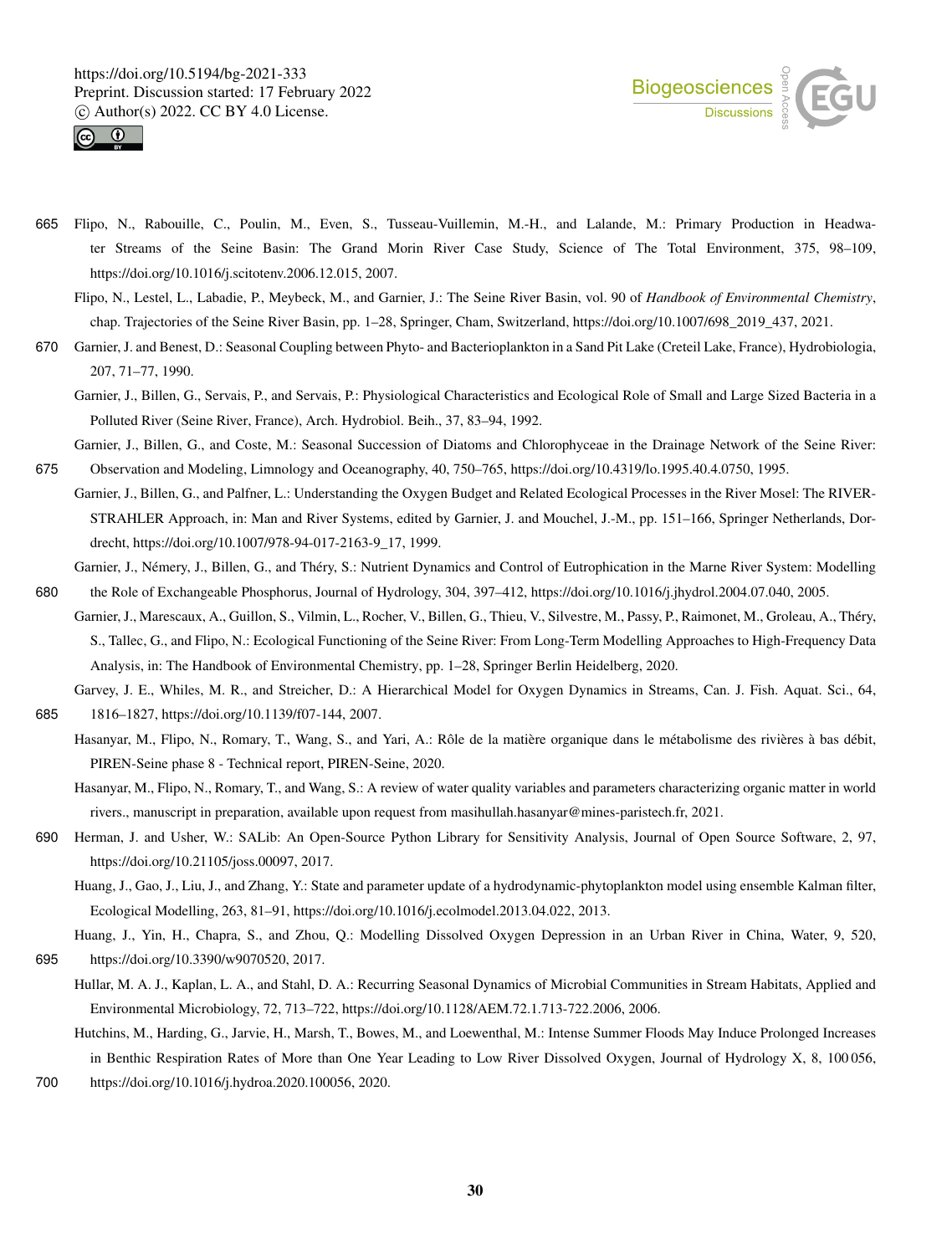



Jiang, J., Tang, S., Han, D., Fu, G., Solomatine, D., and Zheng, Y.: A Comprehensive Review on the Design and Optimization of Surface Water Quality Monitoring Networks, Environmental Modelling & Software, 132, 104 792, https://doi.org/10.1016/j.envsoft.2020.104792, 2020.

Jolliffe, I. T. and Cadima, J.: Principal Component Analysis: A Review and Recent Developments, Phil. Trans. R. Soc. A, 374, 20150 202,

705 https://doi.org/10.1098/rsta.2015.0202, 2016.

- Kim, K., Park, M., Min, J., Ryu, I., Kang, M., and Park, L. J.: Simulation of algal bloom dynamics in a river with the ensemble Kalman filter, Journal of Hydrology, 519, 2810–2821, https://doi.org/10.1016/j.jhydrol.2014.09.073, 2014.
- Landa, M., Cottrell, M. T., Kirchman, D. L., Blain, S., and Obernosterer, I.: Changes in Bacterial Diversity in Response to Dissolved Organic Matter Supply in a Continuous Culture Experiment, Aquatic Microbial Ecology, 69, 157–168, https://doi.org/10.3354/ame01632, 2013.
- 710 Larsson, U. and Hagstrom, A.: Phytoplankton Exudate Release as an Energy Source for the Growth of Pelagic Bacteria, Marine Biology, 52, 199–206, https://doi.org/10.1007/BF00398133, 1979.
	- Loos, S., Shin, C. M., Sumihar, J., Kim, K., Cho, J., and Weerts, A. H.: Ensemble data assimilation methods for improving river water quality forecasting accuracy, Water Research, 171, 115 343, https://doi.org/10.1016/j.watres.2019.115343, 2020.

Mao, J., Lee, J. H., and Choi, K.: The extended Kalman filter for forecast of algal bloom dynamics, Water Research, 43, 4214 – 4224, 715 https://doi.org/10.1016/j.watres.2009.06.012, 2009.

- Marescaux, A., Thieu, V., Gypens, N., Silvestre, M., and Garnier, J.: Modeling Inorganic Carbon Dynamics in the Seine River Continuum in France, Hydrology and Earth System Sciences, 24, 2379–2398, https://doi.org/10.5194/hess-24-2379-2020, 2020.
	- Martin, L.: Ecological functioning of the Seine river downstream the wastewater treatment plant "Seine Aval": experimental datas and bidimensional modeling., Ph.D. thesis, École Nationale Supérieure des Mines de Paris, Sciences of the Universe [physics], 2001.
- 720 Nguyen, T. H., Helm, B., Hettiarachchi, H., Caucci, S., and Krebs, P.: The Selection of Design Methods for River Water Quality Monitoring Networks: A Review, Environmental Earth Sciences, 78, 96, https://doi.org/10.1007/s12665-019-8110-x, 2019.

Nossent, J., Elsen, P., and Bauwens, W.: Sobol' Sensitivity Analysis of a Complex Environmental Model, Environmental Modelling & Software, 26, 1515–1525, https://doi.org/10.1016/j.envsoft.2011.08.010, 2011.

Odum, H. T.: Primary Production in Flowing Waters1, Limnol. Oceanogr., 1, 102–117, https://doi.org/10.4319/lo.1956.1.2.0102, 1956.

- 725 Ouyang, Y.: Evaluation of River Water Quality Monitoring Stations by Principal Component Analysis, Water Research, 39, 2621–2635, https://doi.org/10.1016/j.watres.2005.04.024, 2005.
	- Page, T., Smith, P. J., Beven, K. J., Jones, I. D., Elliott, J. A., Maberly, S. C., Mackay, E. B., Ville, M. D., and Feuchtmayr, H.: Adaptive forecasting of phytoplankton communities, Water Research, 134, 74 – 85, https://doi.org/10.1016/j.watres.2018.01.046, 2018.

Park, S., Kim, K., Shin, C., Min, J.-H., Na, E. H., and Park, L. J.: Variable Update Strategy to Improve Water Qual-

- 730 ity Forecast Accuracy in Multivariate Data Assimilation Using the Ensemble Kalman Filter, Water Research, 176, 115 711, https://doi.org/10.1016/j.watres.2020.115711, 2020.
	- Pastres, R., Ciavatta, S., and Solidoro, C.: The Extended Kalman Filter (EKF) as a tool for the assimilation of high frequency water quality data, Ecological Modelling, 170, 227–235, https://doi.org/10.1016/S0304-3800(03)00230-8, 2003.

Polus, E., de Fouquet, C., Flipo, N., and Poulin, M.: Caractérisation spatiale et temporelle de la qualité des « Masses d'Eau Cours d'Eau »,

- 735 rseau, 23, 415–429, https://doi.org/10.7202/045101ar, 2010.
	- Polus, E., Flipo, N., de Fouquet, C., and Poulin, M.: Geostatistics for Assessing the Efficiency of a Distributed Physically-Based Water Quality Model: Application to Nitrate in the Seine River, Hydrol. Process., 25, 217–233, https://doi.org/10.1002/hyp.7838, 2011.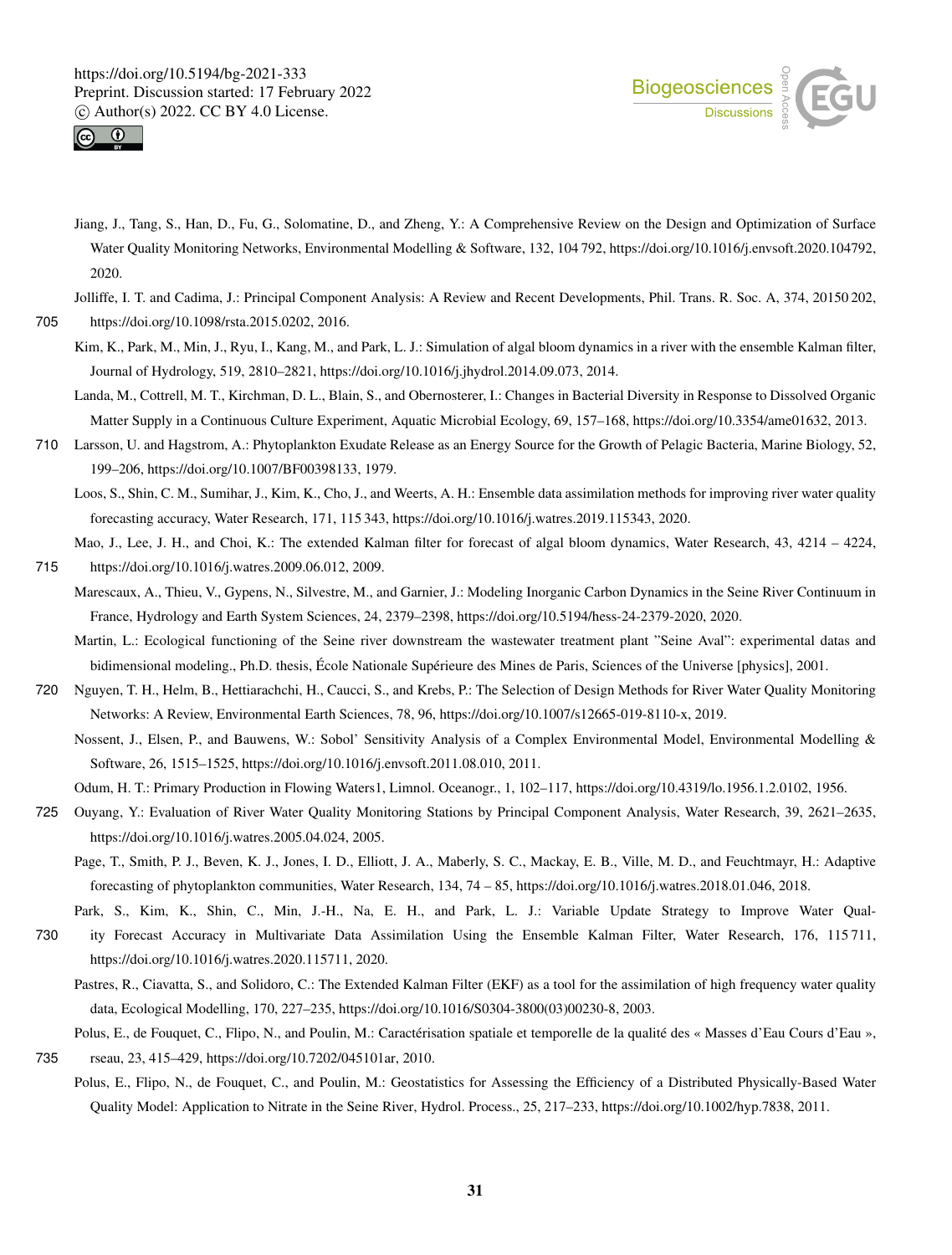



- Raimonet, M., Vilmin, L., Flipo, N., Rocher, V., and Laverman, A.: Modelling the fate of nitrite in an urbanized river using experimentally obtained nitrifier growth parameters, Water Research, 73, 373–387, https://doi.org/10.1016/j.watres.2015.01.026, 2015.
- 740 Reis, S., Seto, E., Northcross, A., Quinn, N. W. T., Convertino, M., Jones, R. L., Maier, H. R., Schlink, U., Steinle, S., Vieno, M., and Wimberly, M. C.: Integrating Modelling and Smart Sensors for Environmental and Human Health, Environmental Modelling & Software, 74, 238–246, https://doi.org/10.1016/j.envsoft.2015.06.003, 2015.
	- Saltelli, A.: Making Best Use of Model Evaluations to Compute Sensitivity Indices, Computer Physics Communications, 145, 280–297, https://doi.org/10.1016/S0010-4655(02)00280-1, 2002.
- 745 Saltelli, A., Annoni, P., Azzini, I., Campolongo, F., Ratto, M., and Tarantola, S.: Variance Based Sensitivity Analysis of Model Output. Design and Estimator for the Total Sensitivity Index, Computer Physics Communications, 181, 259–270, https://doi.org/10.1016/j.cpc.2009.09.018, 2010.

Seidl, M., Servais, P., Martaud, M., Gandouin, C., and Mouchel, J. M.: Organic Carbon Biodegradability and Heterotrophic Bacteria along a Combined Sewer Catchment during Rain Events, Water Science and Technology, 37, 25–33, https://doi.org/10.1016/S0273- 750 1223(97)00752-X, 1998a.

Seidl, M., Servais, P., and Mouchel, J.: Organic Matter Transport and Degradation in the River Seine (France) after a Combined Sewer Overflow, Water Research, 32, 3569–3580, https://doi.org/10.1016/S0043-1354(98)00169-9, 1998b.

Servais, P.: Modélisation de la biomasse et de l'activité bactérienne dans la Meuse belge, rseau, 2, 543–563, https://doi.org/10.7202/705042ar, 1989.

- 755 Servais, P. and Garnier, J.: Contribution of Heterotrophic Bacterial Production to the Carbon Budget of the River Seine (France), Microb Ecol, 25, 19–33, https://doi.org/10.1007/BF00182127, 1993.
	- Servais, P., Barillier, A., and Garnier, J.: Determination of the Biodegradable Fraction of Dissolved and Particulate Organic Carbon in Waters, Ann. Limnol. - Int. J. Lim., 31, 75–80, https://doi.org/10.1051/limn/1995005, 1995.

Sobol, I. M.: Sensitivity Estimates for Nonlinear Mathematical Models, Mathematical modelling and computational experiments, 1, 407–414,

760 1993.

- Staehr, P., Bade, D., van de Bogert, M., Koch, G., Williamson, C., Hanson, P., Cole, J., and Kratz, T.: Lake Metabolism and the Diel Oxygen Technique: State of the Science, Limnology and Oceanography: Methods, 8, 628–644, https://doi.org/10.4319/lom.2010.8.0628, 2010.
- Stanley, E. H., Powers, S. M., Lottig, N. R., Buffam, I., and Crawford, J. T.: Contemporary changes in dissolved organic carbon (DOC) in human-dominated rivers: is there a role for DOC management?, Freshwater Biology, 57, 26–42, 765 https://doi.org/https://doi.org/10.1111/j.1365-2427.2011.02613.x, 2012.
- Streeter, H. and Phelps, E. B.: A study of the pollution and natural purification of the Ohio River, Tech. Rep. 146, U.S. Public Health Service, Treasury Department, Washington DC, 1925.

Strobl, R. O., Robillard, P. D., Day, R. L., Shannon, R. D., and McDonnell, A. J.: A Water Quality Monitoring Network Design Methodology for the Selection of Critical Sampling Points: Part II, Environmental Monitoring and Assessment, 122, 319–334, 770 https://doi.org/10.1007/s10661-006-0358-4, 2006.

- Thibodeaux, L., Poulin, M., and Even, S.: A Model for Enhanced Aeration of Streams by Motor Vessels with Application to the Seine River, Journal of Hazardous Materials, 37, 459–473, https://doi.org/10.1016/0304-3894(93)E0101-7, 1994.
- Thieu, V., Billen, G., and Garnier, J.: Nutrient Transfer in Three Contrasting NW European Watersheds: The Seine, Somme, and Scheldt Rivers. A Comparative Application of the Seneque/Riverstrahler Model, Water Research, 43, 1740–1754,